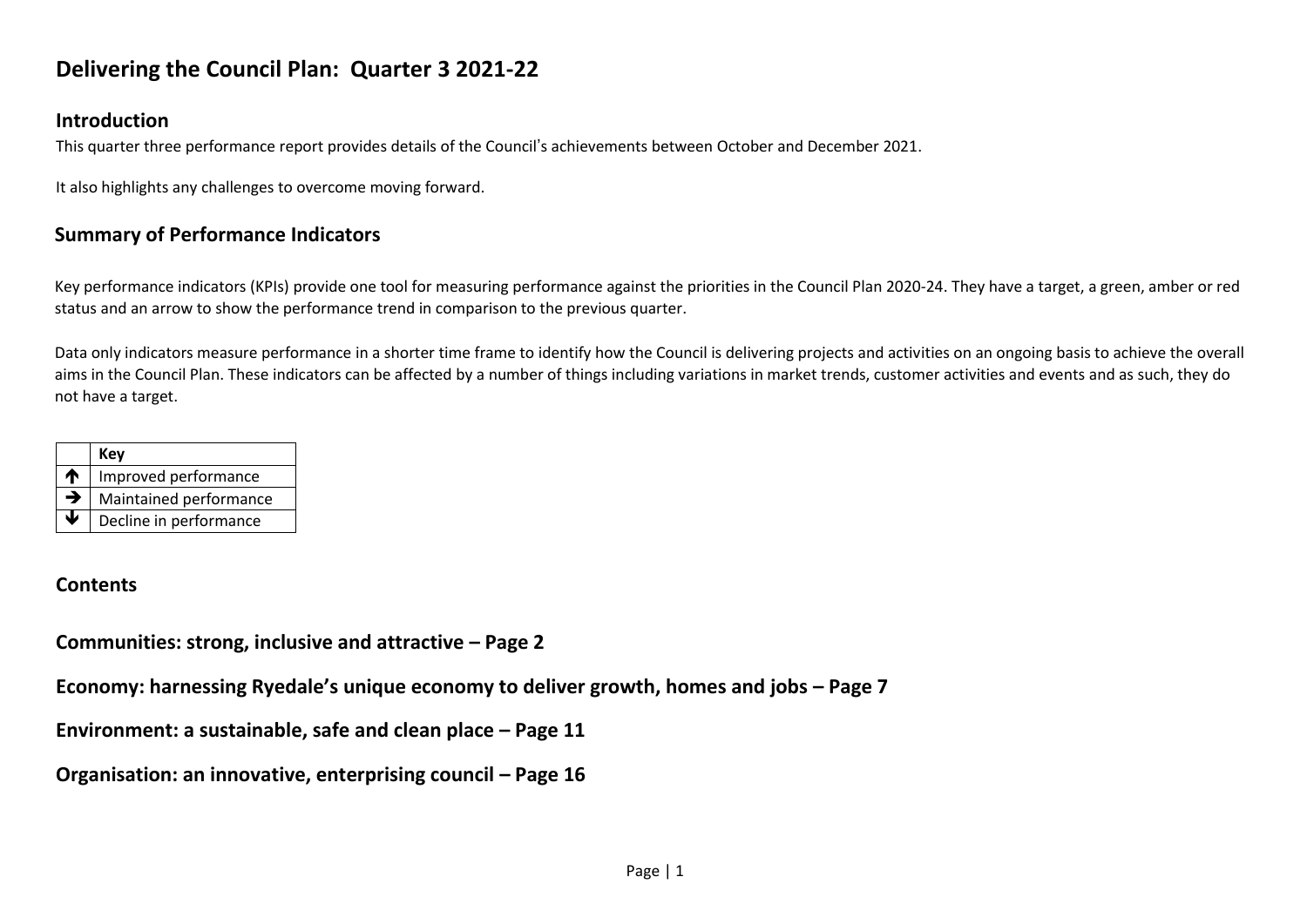| Our communities; strong, inclusive and attractive                                    |                                                                                                                                                                                                                                                                                                                                                                                                                                                                                                  |  |  |  |
|--------------------------------------------------------------------------------------|--------------------------------------------------------------------------------------------------------------------------------------------------------------------------------------------------------------------------------------------------------------------------------------------------------------------------------------------------------------------------------------------------------------------------------------------------------------------------------------------------|--|--|--|
| Help for those in need                                                               |                                                                                                                                                                                                                                                                                                                                                                                                                                                                                                  |  |  |  |
|                                                                                      | <b>Achievements in Quarter 3</b>                                                                                                                                                                                                                                                                                                                                                                                                                                                                 |  |  |  |
| We will tackle homelessness, rough sleeping and                                      | • Quarter 3 has seen the introduction of South Hambleton and Ryedale locality meetings to improve outcomes<br>for individuals who require specialist accommodation due to learning disabilities or mental health. This work<br>will contribute to information-building around gaps in service for future procurement or development of<br>specialist supported housing schemes.<br>• In December 2021, the Council used Protect and Vaccinate scheme funding to provide all those falling within |  |  |  |
| poverty by providing services in partnership with<br>others to prevent homelessness. | the statutory duty to be accommodated and additional rough sleepers with accommodation and the<br>opportunity to have COVID-19 vaccinations.<br>• The Council successfully housed two vulnerable residents through the Broadacres mental health housing<br>scheme. The scheme provides a housing-related support service including help with tenancies, personal<br>administration, social networks and relationships, financial planning, taking part in meaningful activities, and             |  |  |  |
|                                                                                      | health and wellbeing.                                                                                                                                                                                                                                                                                                                                                                                                                                                                            |  |  |  |

| We will offer advice, support and budgeting assistance<br>to those who need it, helping them to manage their<br>finances, ensuring they can access Citizens' Advice<br>services and working with the credit union to promote<br>access to small loans. We will also act promptly to<br>process benefit applications. | <b>Description</b>                                                                         | <b>RDC</b><br><b>Target</b> | Q1   | Q <sub>2</sub> | Q <sub>3</sub> | Q <sub>4</sub> | <b>Trend</b><br>(previous<br>Qtr) | <b>RAG</b><br><b>Status</b> |
|----------------------------------------------------------------------------------------------------------------------------------------------------------------------------------------------------------------------------------------------------------------------------------------------------------------------|--------------------------------------------------------------------------------------------|-----------------------------|------|----------------|----------------|----------------|-----------------------------------|-----------------------------|
|                                                                                                                                                                                                                                                                                                                      | <b>Housing Benefit</b><br>Speed of processing new<br><b>Housing Benefit Claims</b>         | $<$ 21 days                 | 6.9  | 7.1            | 4.7            |                |                                   |                             |
|                                                                                                                                                                                                                                                                                                                      | <b>Council Tax Support</b><br>Speed of processing new<br>claims for Council Tax<br>Support | <25 days                    | 19.1 | 16.7           | 13.2           |                |                                   |                             |

 Quarter 3 saw improvements in both Housing Benefit and Council Tax Support processing times for new claims. Ryedale District Council remains the bestperforming local authority in North Yorkshire for processing housing benefit new claims.

 Five referrals have been made to the income maximisation service during quarter three. This service enables the Council to identify residents who may be in need of support to claim further benefits or who are experiencing financial hardship, with a holistic benefits check.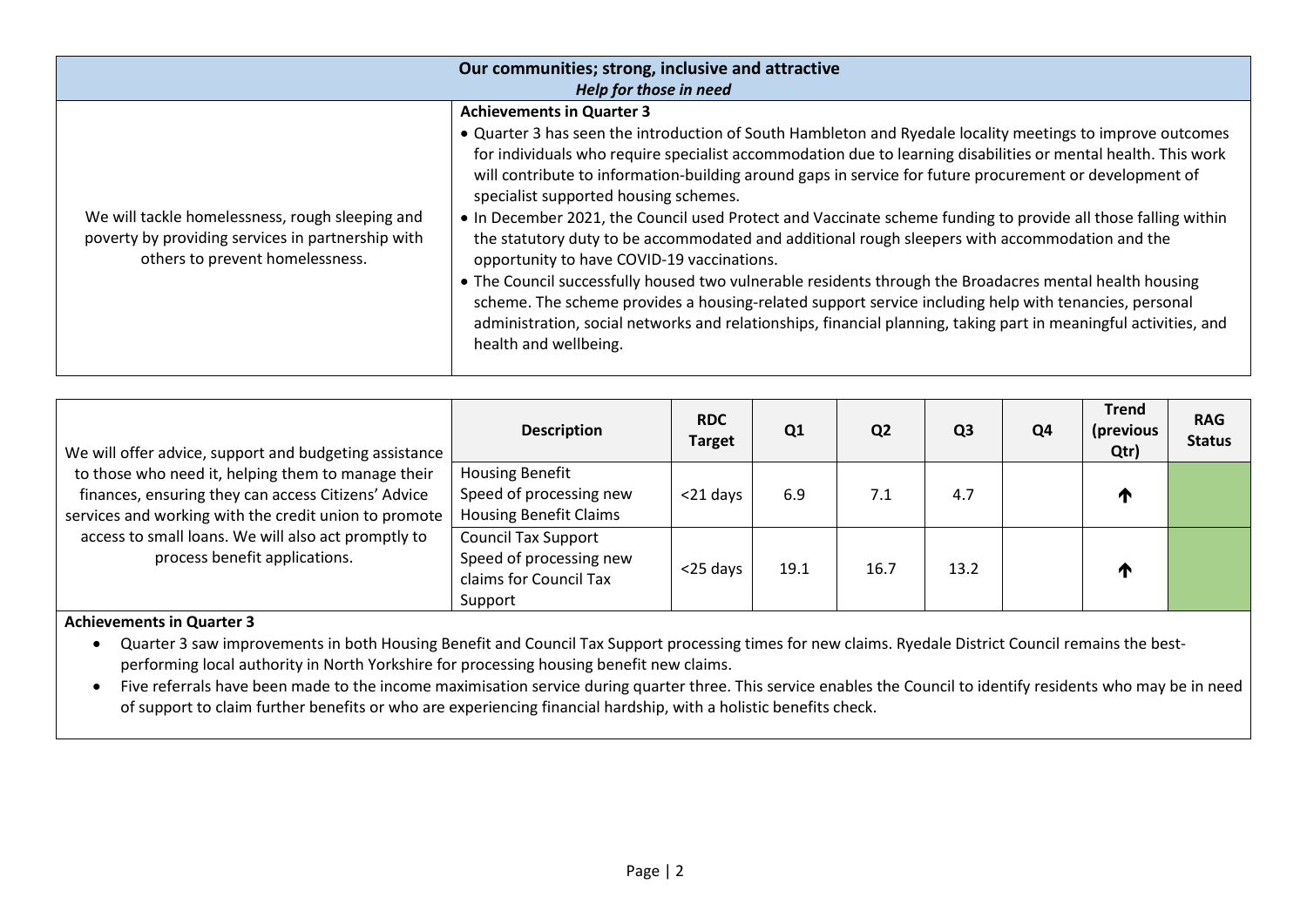|                                                                                                                                                                                                                                                                                                                                                                                        | <b>Description</b>                                                                      | Value/<br><b>Baseline</b> | Q <sub>1</sub> | Q <sub>2</sub> | Q <sub>3</sub> | Q <sub>4</sub> |
|----------------------------------------------------------------------------------------------------------------------------------------------------------------------------------------------------------------------------------------------------------------------------------------------------------------------------------------------------------------------------------------|-----------------------------------------------------------------------------------------|---------------------------|----------------|----------------|----------------|----------------|
| We will create a district where everyone feels<br>welcome and can thrive. We will safeguard vulnerable<br>people, become a 'dementia-friendly' and 'autism-<br>friendly' Council, and ensure that equalities, mental<br>health and well-being are at the heart of service<br>design, giving training to our employees and<br>encouraging businesses and communities to do the<br>same. | Safeguarding<br>Number of referrals                                                     | Data Only                 | 5              | 3              | 10             |                |
|                                                                                                                                                                                                                                                                                                                                                                                        | Safeguarding<br>Percentage of Employees who have read the<br>Safeguarding Policy        | New Q2<br>Data Only       | N/A            | 90%            | 95%            |                |
|                                                                                                                                                                                                                                                                                                                                                                                        | Safeguarding<br>Percentage of Employee with up to date<br>Level 1 Safeguarding Training | New Q3<br>Data Only       | N/A            | N/A            | 55%            |                |
|                                                                                                                                                                                                                                                                                                                                                                                        | Safeguarding<br>Percentage of Employees with up to date<br><b>PREVENT Training</b>      | New Q3<br>Data Only       | N/A            | N/A            | 68%            |                |

 The number of Adult Safeguarding referrals increased to six in quarter 3, against three in quarter 2. Four children's referrals were made and of the ten total referrals, four were repeat referrals, resulting in escalation to social care services to be considered as cases likely to meet the Safeguarding Threshold.

- During quarter 3, 74 staff completed mandatory PREVENT training across the Council and a number of group training sessions have been held, resulting in the expectation of a significant rise in the percentage of staff whose training is up to date in quarter 4.
- Three Level 1 Safeguarding sessions were delivered over Teams in quarter 3 as part of a commitment to train all staff. In quarter 4, this metric is expected to increase significantly due to staff who have previously been unable to attend live training, taking advantage of the new video version.
- Ryedale District Council ran three safeguarding training sessions for local taxi drivers in quarter 3. This mandatory training aims to equip all licensed taxi drivers with the skills to identify key signs of safeguarding issues in the community.

| We want everyone in our communities to be able to<br>live independent lives. We will promote our Lifeline<br>service and provide well-being services, Disabled | <b>Description</b>                           | Value/<br><b>Baseline</b>     | Q1  | Q <sub>2</sub> | Q3  | O4 | <b>Trend</b><br>(previous<br>Qtr) |
|----------------------------------------------------------------------------------------------------------------------------------------------------------------|----------------------------------------------|-------------------------------|-----|----------------|-----|----|-----------------------------------|
| Facilities Grants and handyperson services to enable<br>people to stay in their homes. We will also support                                                    | Ryecare<br>Total number of Ryecare customers | Data Only                     | 540 | 543            | 522 |    | NL                                |
| community transport schemes to help those in need<br>get around.                                                                                               | Ryecare<br>No of new Ryecare installations   | Data Only: 127<br>for 2020/21 | 31  |                | 19  |    |                                   |

#### **Achievements in Quarter 3**

 The Ryecare Lifeline service helps residents to live independently, with a dedicated team answering calls around the clock, handling out-of-hours requests for shelter from the homeless, flooding alerts, and getting assistance to lifeline customers in difficulty. The closing figure for quarter 3 was 522 live connections, a reduction of 21 from the previous quarter. This is due to customers moving into residential care or sadly, passing away. Additional marketing of the service will take place in quarter 4.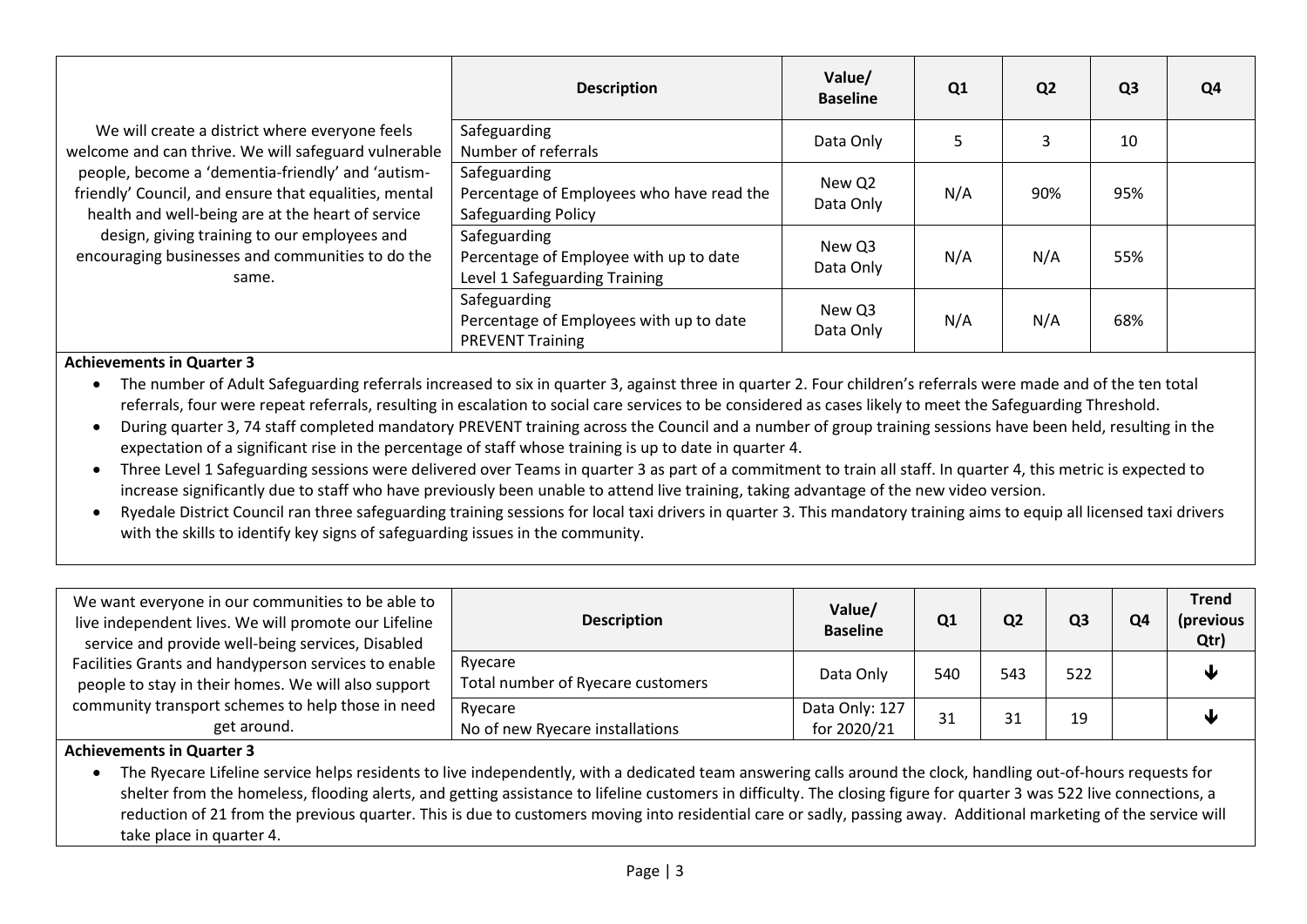- In quarter 3, Ryedale District Council secured a new contract to support out of hours lone working in a neighbouring district. This paid service protected 19 lone workers, keeping a record of where they visited, their arrival and departure times, and when they arrived safely at home.
- During Storm Arwen some local households were without power and water for five days. Ryecare worked tirelessly to keep vulnerable residents safe and informed, handling 1,046 calls in just the first 48 hours. As well as answering queries and carrying out wellbeing calls, Ryecare worked in partnership with other key services through the North Yorkshire Resilience Forum, ensuring each household had access to vital services.

| Our communities; strong, inclusive and attractive<br><b>Healthy and happy communities</b>                                                                                                                                                                                                                                                         |                                                                          |                           |                       |                        |                         |    |
|---------------------------------------------------------------------------------------------------------------------------------------------------------------------------------------------------------------------------------------------------------------------------------------------------------------------------------------------------|--------------------------------------------------------------------------|---------------------------|-----------------------|------------------------|-------------------------|----|
| Ryedale is home to hundreds of voluntary<br>organisations delivering invaluable services for local<br>people. We will work with this essential sector to<br>ensure it continues to flourish. We will aim to build<br>strong communities by contributing to community<br>events, activities and facilities through our community<br>grants scheme. | <b>Description</b>                                                       | Value/<br><b>Baseline</b> | Q1                    | Q <sub>2</sub>         | Q <sub>3</sub>          | Q4 |
|                                                                                                                                                                                                                                                                                                                                                   | <b>Community Connect website views</b>                                   | Data Only                 | 320                   | 424                    | 248                     |    |
|                                                                                                                                                                                                                                                                                                                                                   | <b>Community Development Grants</b>                                      | Annual budget<br>£45,372  | 6 totalling<br>£4,347 | 5 totalling<br>£10,250 | 11 totalling<br>£23,808 |    |
|                                                                                                                                                                                                                                                                                                                                                   | Number of community events attended by<br><b>Community Team officers</b> | Data Only                 |                       | 12                     | 22                      |    |

- Community Grants are open to any Ryedale community-based organisation or group, for projects that make a positive impact on community owned or managed facilities and activities in Ryedale, such as village halls, play areas, sports facilities, village-owned shops and activities that support the local community. Quarter 3 saw a significant rise in Community Development grants with 11 awards made, totalling £23,808.
- The One Stop Shop is a pilot project which took place at Pickering Methodist Church on the first Monday of the month from July to December 2021. The project was organised by Ryedale Charities Together with officers from the Council's community team attending each session. The sessions focussed on highlighting services that are available locally and free transport was available courtesy of Ryedale Community Transport. Engagement at the events averaged six residents visiting per session.

| We will promote health and wellbeing for all by<br>offering leisure facilities and access to physical<br>activity. We will work with our leisure provider and<br>other partners to expand access to these<br>opportunities and identify funding streams that will | <b>Achievements in Quarter 3</b><br>The Council agreed for an initial payment of £50,000 from an existing s106 grant to Malton Community<br>Sports Centre for help to expand the facilities by creating a new fitness gym. Applications for additional<br>matched Lottery funding are still pending. |
|-------------------------------------------------------------------------------------------------------------------------------------------------------------------------------------------------------------------------------------------------------------------|------------------------------------------------------------------------------------------------------------------------------------------------------------------------------------------------------------------------------------------------------------------------------------------------------|
| support our aims.                                                                                                                                                                                                                                                 |                                                                                                                                                                                                                                                                                                      |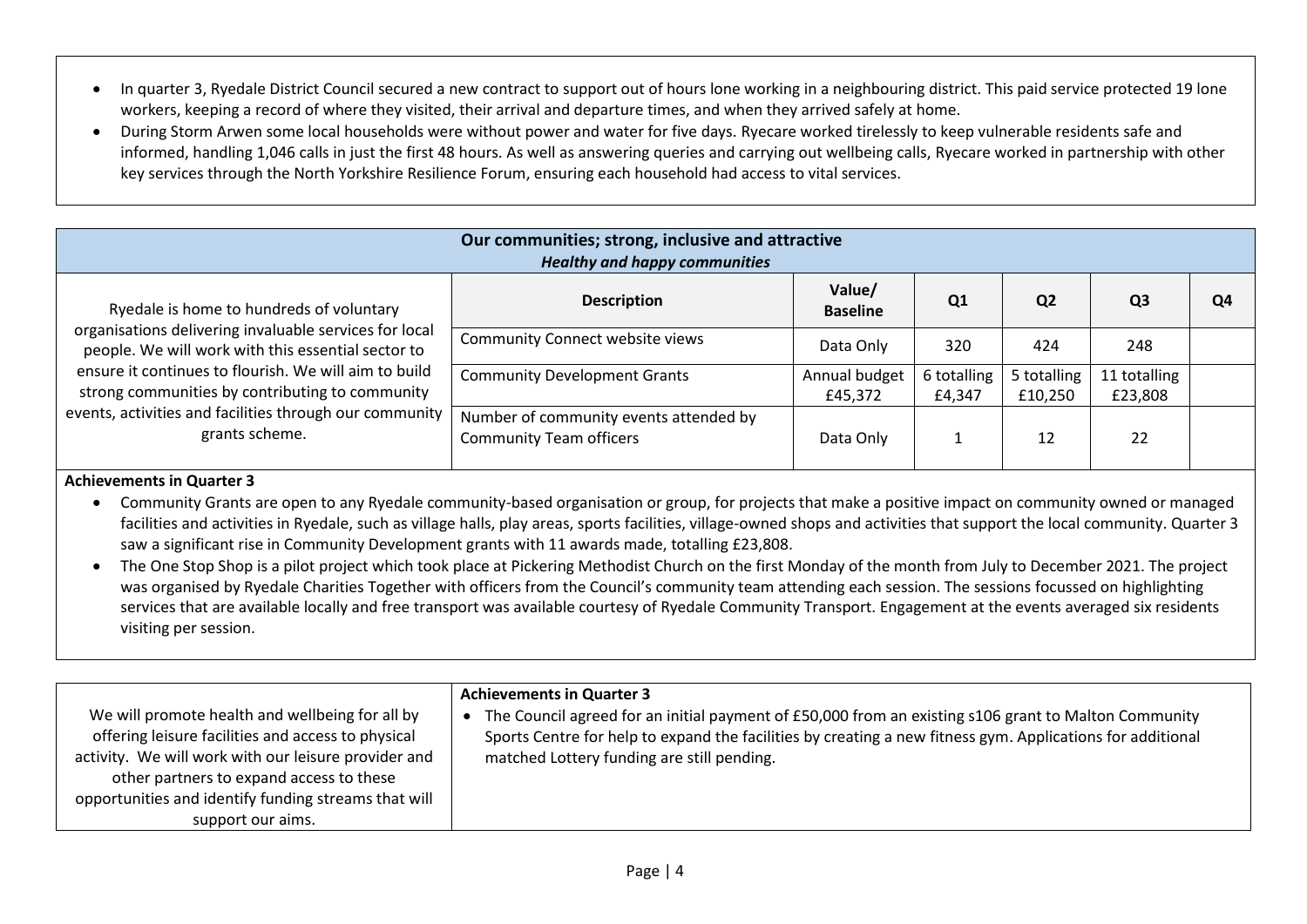|                                                                                                                                                                 | <b>Achievements in Quarter 3</b><br>This year's Ryedale District Council Small Arts Grant Scheme was launched in quarter 3. Priorities for activity<br>are tied in to the Council Plan and the key themes that have emerged from the North Yorkshire Cultural<br>Strategy work; community health and wellbeing, celebration of place, digital creativity and climate change                                                                                                                                                       |
|-----------------------------------------------------------------------------------------------------------------------------------------------------------------|-----------------------------------------------------------------------------------------------------------------------------------------------------------------------------------------------------------------------------------------------------------------------------------------------------------------------------------------------------------------------------------------------------------------------------------------------------------------------------------------------------------------------------------|
| We will promote our creative industries and expand<br>our cultural offer by supporting Ryedale's network of<br>skilled craft businesses and thriving arts hubs. | awareness. Five awards were competitively made in November 2021 for Ryedale-based art and culture<br>activity.<br>• The Health Creation Alliance is a national cross-sector movement which aims to increase the number of<br>years people live in good health in every community. The Council held an event in December 2021 to<br>promote Ryedale's creative economy and wellbeing projects.                                                                                                                                     |
|                                                                                                                                                                 | A steering group was formed to establish a Local Cultural Education Partnership for North Yorkshire to<br>facilitate increased collaboration between cultural organisations and educational institutions. These<br>partnerships exist elsewhere but this is the first of its kind in North Yorkshire.<br>Renovation work including toilet refurbishments, lighting and sound upgrades and installation of an access<br>lift at the Milton Rooms in Malton progressed as a result of funding approved by Ryedale District Council. |

| Our communities; strong, inclusive and attractive                                                                                                                                                    |                                                                                                                                                                                                                                                                                                                                                                                                                                                                                                                                                                                                                                                                                                                                                                                                                                                                                                                                                                                                                                                                                                                                                                                                                                                                                                                                                                                                                                                                                                                                                                                                                                                                                                                                                     |  |  |  |
|------------------------------------------------------------------------------------------------------------------------------------------------------------------------------------------------------|-----------------------------------------------------------------------------------------------------------------------------------------------------------------------------------------------------------------------------------------------------------------------------------------------------------------------------------------------------------------------------------------------------------------------------------------------------------------------------------------------------------------------------------------------------------------------------------------------------------------------------------------------------------------------------------------------------------------------------------------------------------------------------------------------------------------------------------------------------------------------------------------------------------------------------------------------------------------------------------------------------------------------------------------------------------------------------------------------------------------------------------------------------------------------------------------------------------------------------------------------------------------------------------------------------------------------------------------------------------------------------------------------------------------------------------------------------------------------------------------------------------------------------------------------------------------------------------------------------------------------------------------------------------------------------------------------------------------------------------------------------|--|--|--|
| A place like no other - to live, work, visit and invest                                                                                                                                              |                                                                                                                                                                                                                                                                                                                                                                                                                                                                                                                                                                                                                                                                                                                                                                                                                                                                                                                                                                                                                                                                                                                                                                                                                                                                                                                                                                                                                                                                                                                                                                                                                                                                                                                                                     |  |  |  |
| We want everyone to enjoy Ryedale's natural beauty,<br>market towns, shops and amazing attractions. We will<br>promote our area as a hub for food, drink, creative<br>culture and active recreation. | <b>Achievements in Quarter 3</b><br>• Ryedale District Council supported local businesses throughout the pandemic to ensure they provide<br>shopping environments that help reduce the spread of COVID-19 and meet Government guidelines. In the<br>run-up to Christmas, Ryedale festivities campaign took place to encourage citizens to shop safely and local<br>ahead of the festive season. The campaign was a great way to thank citizens and businesses for what they've<br>been doing so far and highlight the festive gifts and experiences on offer locally.<br>• The 12 tastes of Christmas press release in December 2021 took place to promote Ryedale's market towns<br>which make up Yorkshire's Food Capital and Britain's Capital of Cake, highlighting some of Britain's best<br>chefs, producers and artisans, creating distinctively delicious flavours for Christmas. This PR campaign<br>attracted Radio York to feature 10 Ryedale food and drink businesses throughout December 2021.<br>New Malton town visitor interpretation panels were installed at the Water Lane and Wentworth Street car<br>parks to highlight information and map locations of local attractions and amenities.<br>• The Grains, Trains and Gastro-Meals publicity campaign promoted a range of heart-warming winter escapes<br>available to visitors across all Ryedale's five market towns.<br>• Halloween in October 2021 provided the opportunity to promote local farm shops and family days out across<br>Ryedale. The bring a torch, pick a pumpkin, make a broomstick publicity event was aimed at highlighting<br>Halloween-themed events, as well as the many mysterious and historic landmarks for residents and visitors<br>to explore. |  |  |  |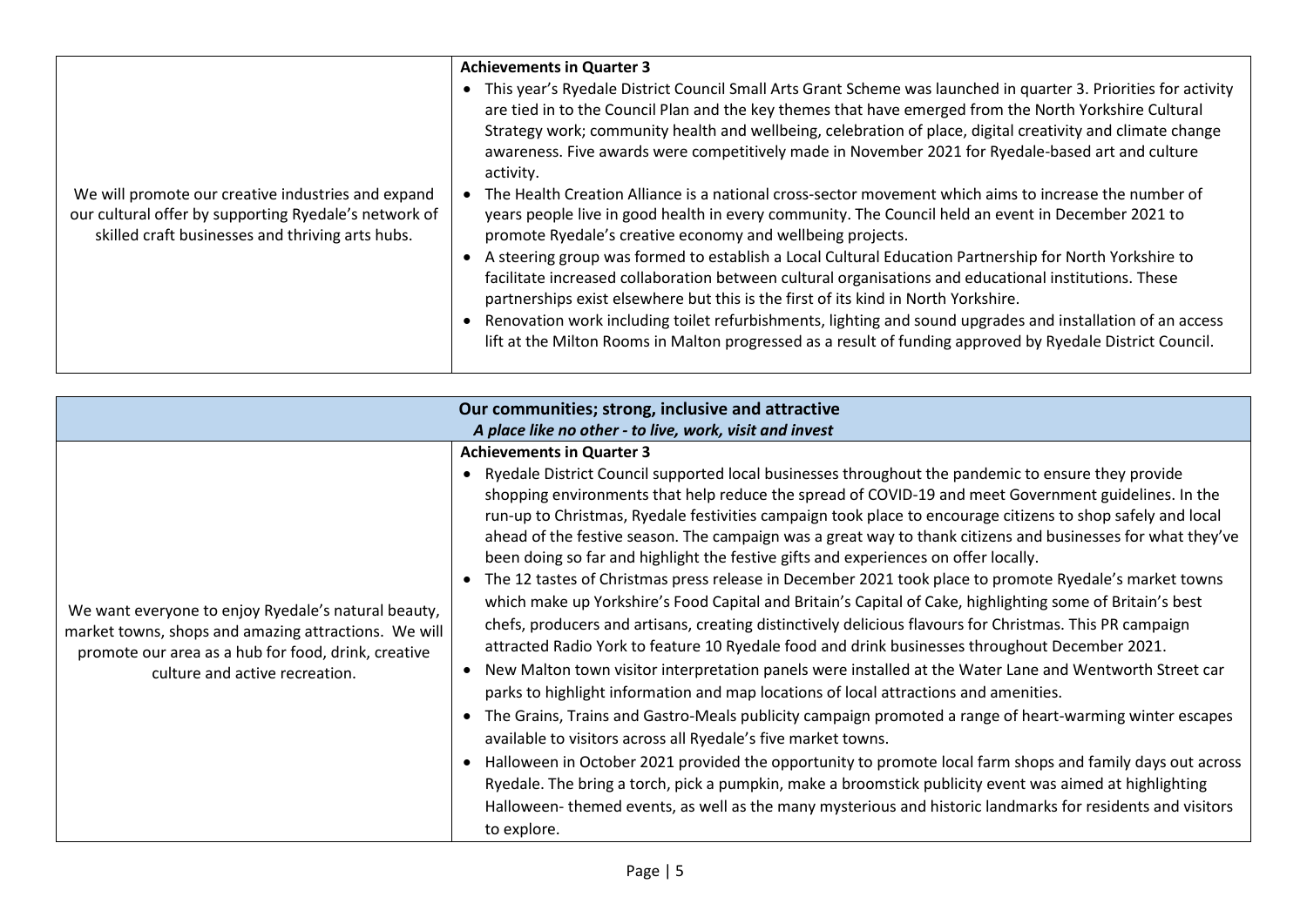| Following the end of Covid restrictions, food safety inspections at Ryedale recommenced in October 2021,      |
|---------------------------------------------------------------------------------------------------------------|
| with the highest risk inspections completed first. In December 2021 Ryedale District Council launched an      |
| initiative to help local businesses prepare for their inspections by offering just under 400 free food safety |
| and hygiene training courses to get level 2 licences for catering businesses.                                 |
|                                                                                                               |

|                                                                                                                                                                                                                        | <b>Achievements in Quarter 3</b>                                                                                                                                                                                                                                                                                                                                                                                                                                                                                                                                                                                                                      |
|------------------------------------------------------------------------------------------------------------------------------------------------------------------------------------------------------------------------|-------------------------------------------------------------------------------------------------------------------------------------------------------------------------------------------------------------------------------------------------------------------------------------------------------------------------------------------------------------------------------------------------------------------------------------------------------------------------------------------------------------------------------------------------------------------------------------------------------------------------------------------------------|
| We will work with partners to meet shortfalls in our<br>visitor accommodation and increase visitor spend. We<br>will promote the district's niche and unique activities,<br>as well as the development of eco-tourism. | Quarter 3 saw the completion of the first cohort of tourism businesses to undergo the Sustainable<br>Champions project in association with the University of York. A further 6 businesses are planned to start<br>cohort two in February 2022. A summary of actions adopted by each cohort will also be made available for<br>wider circulation to encourage further businesses to adopt these areas of good practice, help promote<br>Ryedale as a sustainable area to visit, influence visitors to consider the impact of their actions on the<br>environment, and help them choose activities which can benefit the area without negative impacts. |

|                                                                                                                                                                 | <b>Achievements in Quarter 3</b>                                                                                                                                                                                                                                                                                                                                                                                                                                                                                                                                                                                                                                                                                                                                                                                                                                                                |
|-----------------------------------------------------------------------------------------------------------------------------------------------------------------|-------------------------------------------------------------------------------------------------------------------------------------------------------------------------------------------------------------------------------------------------------------------------------------------------------------------------------------------------------------------------------------------------------------------------------------------------------------------------------------------------------------------------------------------------------------------------------------------------------------------------------------------------------------------------------------------------------------------------------------------------------------------------------------------------------------------------------------------------------------------------------------------------|
| Thousands flock to the district's popular events, we<br>will expand our events programme by working with<br>regional agencies, businesses and community groups. | During quarter 3 the Council continued to support the arts development agency Chrysalis Arts and associated<br>project work in Ryedale. October 2021 saw a series of events and activities open to the public including artist<br>led nature walks inspired by documents found in the North Yorkshire archives, followed by an exhibition and<br>workshops at Pickering Library.<br>In November 2021, three grants were competitively made following the launch of the Ryedale District Council<br>Small Arts Grant for National Tree Week for creative activity in Ryedale. These grants supported story telling<br>events and painting/drawing activities for families at Norton and Pickering Libraries. Workshops were also held<br>in schools including St Joseph's Primary School in Pickering and Luttons Primary School with a total of over 125<br>children accessing these workshops. |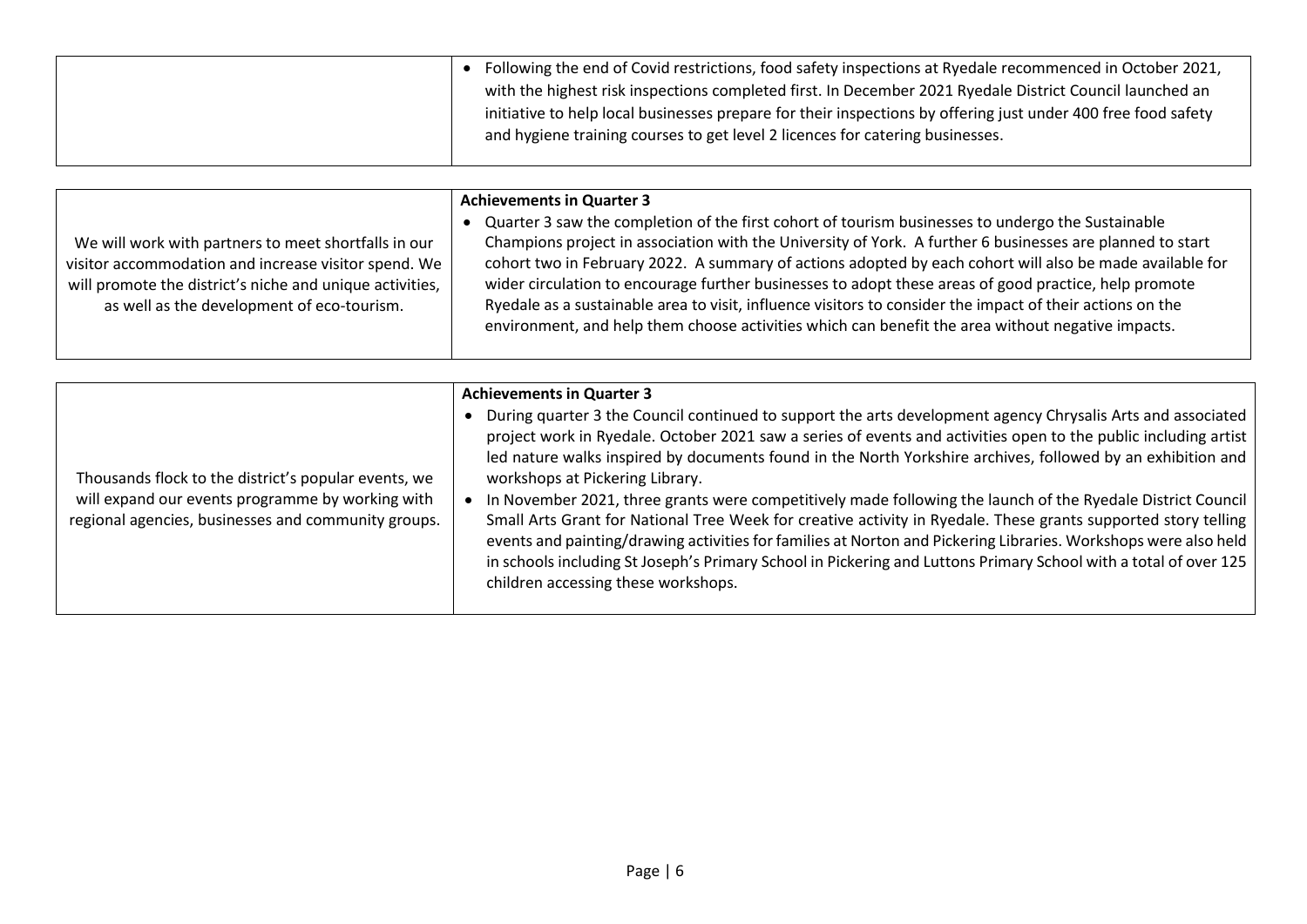| Our economy; harnessing Ryedale's unique economy to deliver growth, homes and jobs<br><b>Quality homes local people can afford</b>                                                                                                                                                                                                                                                                                                      |                                                                                          |                             |       |                |                |                |                                        |                                   |                             |
|-----------------------------------------------------------------------------------------------------------------------------------------------------------------------------------------------------------------------------------------------------------------------------------------------------------------------------------------------------------------------------------------------------------------------------------------|------------------------------------------------------------------------------------------|-----------------------------|-------|----------------|----------------|----------------|----------------------------------------|-----------------------------------|-----------------------------|
| Priority                                                                                                                                                                                                                                                                                                                                                                                                                                | <b>Description</b>                                                                       | <b>RDC</b><br><b>Target</b> | Q1    | Q <sub>2</sub> | Q <sub>3</sub> | Q <sub>4</sub> | <b>Current</b><br>cumulative<br>figure | <b>Trend</b><br>(previous<br>Qtr) | <b>RAG</b><br><b>Status</b> |
| High house prices and rents mean it is difficult for local<br>people to get onto the property ladder. We will work<br>with our partners to deliver more affordable homes<br>and ensure a supply of good quality housing that<br>reflects the needs of our communities at all stages of<br>their lives. We will work with developers and use our<br>own assets to achieve this, as well as bring more empty<br>properties back into use. | Number of new<br>affordable homes<br>completed                                           | 75 per<br>annum             | 33    | 18             | 4              |                | 55                                     | $\blacklozenge$                   | *see<br>notes               |
|                                                                                                                                                                                                                                                                                                                                                                                                                                         | Number of empty<br>properties brought<br>back into use<br>through Council<br>involvement | 6 per<br>annum              | 3     | $\mathbf 0$    | 0              |                | 3                                      | $\rightarrow$                     | **see<br>notes              |
|                                                                                                                                                                                                                                                                                                                                                                                                                                         | Major planning<br>applications<br>processed<br>within 13 weeks                           | 70%                         | 75%   | 86%            | 100%           |                | 88%                                    | ⋔                                 |                             |
|                                                                                                                                                                                                                                                                                                                                                                                                                                         | Minor planning<br>applications<br>processed<br>within 8 weeks                            | 80%                         | 74%   | 76%            | 88.6%          |                | 80%                                    | ₼                                 |                             |
|                                                                                                                                                                                                                                                                                                                                                                                                                                         | Other planning<br>applications<br>processed<br>within 8 weeks                            | 90%                         | 81%   | 89%            | 92%            |                | 88%                                    | Л                                 | ***see<br>notes             |
|                                                                                                                                                                                                                                                                                                                                                                                                                                         | % of standard<br>searches carried out<br>in 10 working days                              | 90%                         | 55.7% | 94.6%          | 96.4%          |                | 80.4%                                  | T                                 | **** See<br>notes           |

• The Council and managing agent Rentplus made progress in working towards a completion date in February 2022 for seven affordable homes at Wainds Fields, Kirkbymoorside. These two and three bedroomed houses are currently being advertised and 6 applications have already been received. A report written by the Rural Housing Enabler (RHE) from an open event at Swinton was submitted to the Parish Council in November 2021 and evidences a majority support for the proposed site, as well as an increased housing need in the parish. Detailed plans designed by York/Karbon Housing will be provided to the Parish Council for consultation during quarter 4.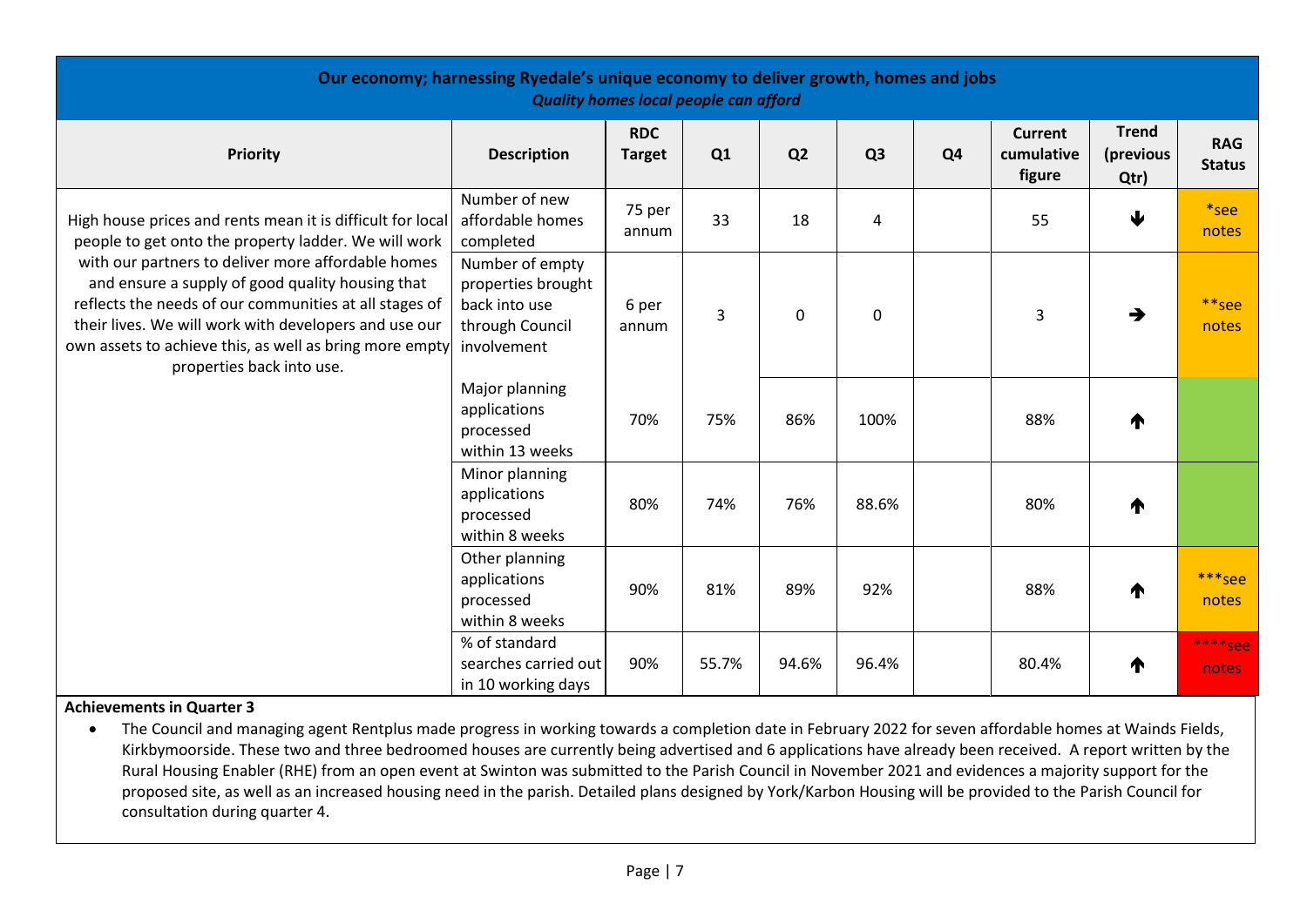#### **Notes**

- \* Although quarter 3 shows a decline in the number of new affordable homes completed and the cumulative figure of 55 affordable homes completed, the Council is due to complete on 85 affordable homes by the financial year-end, therefore exceeding the target of 75.
- \*\* The Council is working with a number of landlords with the aim of completing at least 3 empty properties by the end of the next quarter, therefore, meeting the target of six per annum.
- \*\*\* Performance in relation to the processing of other planning applications has continued to improve in quarter 3, with the cumulative figure now falling only just below target. Additional resources have resulted in improved workload planning and designation of these types of application, which are often more complex than householder applications.
- \*\*\*\* Although the KPI for the % of standard searches carried out in 10 working days is still currently showing a red status, Ryedale has now seen a substantial improvement in the speed of processing searches at NYCC, evidencing that the issues there have now largely been resolved. The individual quarterly figure has seen a huge improvement from 55.7% in quarter 1 to 96.4% in quarter 3 and there is continuing improvement in the cumulative figure every quarter.

|                                                                                                                                                                                                                                                                                                                                                                                          | <b>Achievements in Quarter 3</b>                                                                                                                                                                                                                                                                                                                                                                                                                                                                                                                                                                                                                                                                                                                                                                                                                                                                                                                                                                                                                                                                                                                                                                                                                                                                                                                                                                                                                                                                                                                |
|------------------------------------------------------------------------------------------------------------------------------------------------------------------------------------------------------------------------------------------------------------------------------------------------------------------------------------------------------------------------------------------|-------------------------------------------------------------------------------------------------------------------------------------------------------------------------------------------------------------------------------------------------------------------------------------------------------------------------------------------------------------------------------------------------------------------------------------------------------------------------------------------------------------------------------------------------------------------------------------------------------------------------------------------------------------------------------------------------------------------------------------------------------------------------------------------------------------------------------------------------------------------------------------------------------------------------------------------------------------------------------------------------------------------------------------------------------------------------------------------------------------------------------------------------------------------------------------------------------------------------------------------------------------------------------------------------------------------------------------------------------------------------------------------------------------------------------------------------------------------------------------------------------------------------------------------------|
|                                                                                                                                                                                                                                                                                                                                                                                          | Four houses in multiple occupation (HMOs) were newly licensed, including completion of Housing Health and<br>$\bullet$<br>Safety Rating System (HHSRS) inspections in relation to the health and safety of the properties.                                                                                                                                                                                                                                                                                                                                                                                                                                                                                                                                                                                                                                                                                                                                                                                                                                                                                                                                                                                                                                                                                                                                                                                                                                                                                                                      |
| We want people to live in high quality, safe and<br>sustainable homes. We will promote the highest<br>standards of construction and work in partnership to<br>improve energy efficiency and achieve carbon<br>reduction. We will work with landlords to ensure<br>rental accommodation, in particular houses in<br>multiple occupation, comply with the law and follow<br>best practice. | A new Compliance Officer was appointed as a result of a successful Minimum Energy Efficiency Standards<br>Regulations Enforcement bid, allowing progress to be made in contacting landlords to assess properties for a<br>valid Energy Performance Certificate (EPC). Landlords are provided with guidance and support to ensure<br>properties are at a standard required by legislation. The Council has also received additional funding of £29K<br>for a new officer to complete a project to ensure that all tenanted properties have a current EPC to improve<br>energy efficiency and help reduce fuel poverty by March 2022.<br>National Fuel Poverty day took place on the 03 December 2021 and communications were shared across<br>social media to raise awareness of this issue.<br>Ryedale, Scarborough and Hambleton were awarded £8.4 million from a successful Sustainable Warmth Bid.<br>This funding will support properties both without gas (through the Home Upgrade Grant) and with gas<br>(through the Local Authority Delivery 3) where they have EPC ratings of E, F, G and some with D, with<br>measures such as insulation, air source heat pumps, solar PV and smart heating controls.<br>Quarter 3 saw commencement of the LAD2 project to provide energy efficient measures including<br>renewables to increase the energy efficiency of properties and help reduce fuel poverty.<br>The Council made one Property Improvement Loan to assist a vulnerable resident in obtaining a new roof for<br>their property. |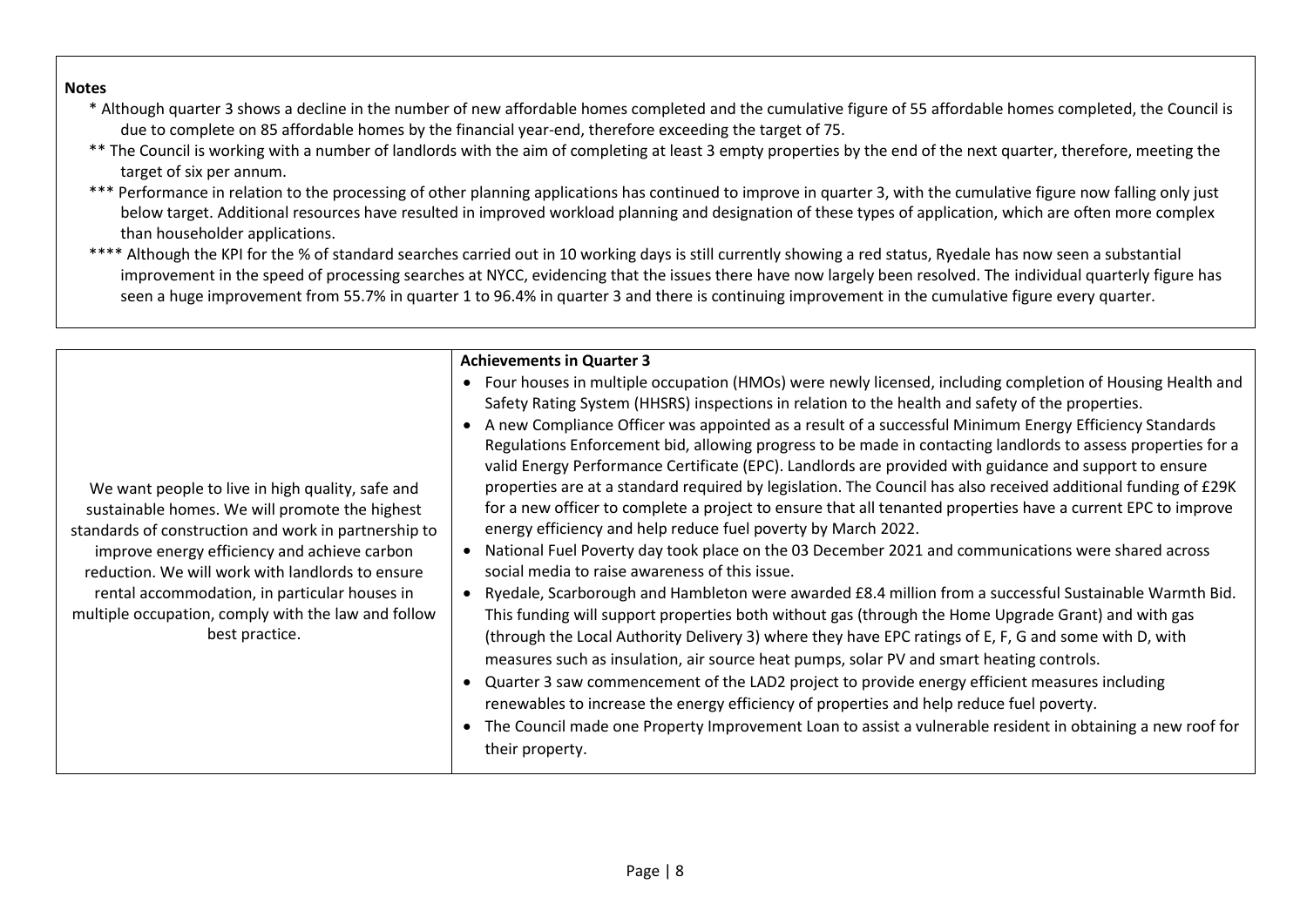| Our economy; harnessing Ryedale's unique economy to deliver growth, homes and jobs<br>A connected rural economy                                                                                                                                                                                                                                                                                                                                              |                                                                                                                                                                                                                                                                                                                                                                                                                                                                                                                                                                                                                                                                                            |  |  |
|--------------------------------------------------------------------------------------------------------------------------------------------------------------------------------------------------------------------------------------------------------------------------------------------------------------------------------------------------------------------------------------------------------------------------------------------------------------|--------------------------------------------------------------------------------------------------------------------------------------------------------------------------------------------------------------------------------------------------------------------------------------------------------------------------------------------------------------------------------------------------------------------------------------------------------------------------------------------------------------------------------------------------------------------------------------------------------------------------------------------------------------------------------------------|--|--|
| We want everyone, no matter where they live, to be<br>digitally connected. This will enhance business<br>effectiveness, create higher paid jobs and enable<br>people to take advantage of opportunities beyond<br>Ryedale's boundaries. We will support measures to<br>improve digital skills, expand broadband and mobile<br>telephone coverage, accelerate changes within town<br>centres and drive competitiveness by investing in<br>digital innovation. | <b>Achievements in Quarter 3</b><br>• Digital Advantage is a project part-funded by ERDF and CU Services Ltd, delivered by Coventry University in<br>Scarborough, to provide assistance to new Start-ups and small and medium sized enterprises within North<br>Yorkshire and they are particularly keen to work in hard to reach areas. They offer in person and virtual<br>workshops and 12 hours of free learning is available. The Council engaged with Digital Advantage during<br>quarter 3 and referred 7 Ryedale businesses for fully funded digital skills training/workshops and to discuss<br>their offer of financial support for a possible 2022 Ryedale Business Conference. |  |  |

|                                                                                                                                                                                                      | <b>Achievements in Quarter 3</b>                                                                                                                                                                                                                                                         |
|------------------------------------------------------------------------------------------------------------------------------------------------------------------------------------------------------|------------------------------------------------------------------------------------------------------------------------------------------------------------------------------------------------------------------------------------------------------------------------------------------|
| We want to improve our road and rail connectivity to<br>unlock economic growth. We will work with partners<br>to improve the A64, integrated public transport<br>connections and station facilities. | • Joint working with NYCC commenced to progress development of a Levelling Up Fund bid aimed at station<br>accessibility improvements at Seamer, Malton and Thirsk and includes, at Malton, the introduction of a second<br>platform, a pedestrian/cycle bridge and link path to Norton. |

|                                                                                                                                                                                                                                                 | <b>Achievements in Quarter 3</b>                                                                                                                                                                                                                                                                                                                                                                                                                                                                                                                                                                                                                                                                                                                                                                                                                                                                                                                                                                                                                                                                                                                                                                                                                                                                                                                                                                        |
|-------------------------------------------------------------------------------------------------------------------------------------------------------------------------------------------------------------------------------------------------|---------------------------------------------------------------------------------------------------------------------------------------------------------------------------------------------------------------------------------------------------------------------------------------------------------------------------------------------------------------------------------------------------------------------------------------------------------------------------------------------------------------------------------------------------------------------------------------------------------------------------------------------------------------------------------------------------------------------------------------------------------------------------------------------------------------------------------------------------------------------------------------------------------------------------------------------------------------------------------------------------------------------------------------------------------------------------------------------------------------------------------------------------------------------------------------------------------------------------------------------------------------------------------------------------------------------------------------------------------------------------------------------------------|
| We will support and invest in measures to cut<br>congestion and improve traffic flow in our market<br>towns, including HGV reductions in urban centres. We<br>will facilitate the construction of new infrastructure<br>through the Local Plan. | • The Council provided support to the A64 Growth Partnership by promoting survey and engagement<br>opportunities from Highways England for the duelling of the A64 between Hopgrove and Barton le Willows.<br>Responses will be used to help build the business case for the scheme, prior to a decision to move to the next<br>phase of scheme development by Government in summer 2022.<br>• Elected Members approved £166K towards an NYCC project to upgrade the traffic signals at Butcher Corner<br>crossroads in Malton, with construction programmed to be completed by 29 July 2022.<br>. NYCC agreed to proceed with a trial one-way system on Norton Road. The trial will include six months of air<br>quality baseline data monitoring before intervention, followed by six months of air quality data monitoring<br>once the one-way system is implemented.<br>. During quarter 3, the Council continued preparations for the statutory Regulation 18 consultation on the<br>Review of the Ryedale Plan. This involved a series of consultations, evidence gathering and site assessment<br>work. Proposed site allocations have now been placed on the Ryedale District Council website and citizens<br>have until the Local Plan Review is published to have their say on the sites. Residents will also be able to<br>comment on the published Local Plan Review document specifically. |
|                                                                                                                                                                                                                                                 |                                                                                                                                                                                                                                                                                                                                                                                                                                                                                                                                                                                                                                                                                                                                                                                                                                                                                                                                                                                                                                                                                                                                                                                                                                                                                                                                                                                                         |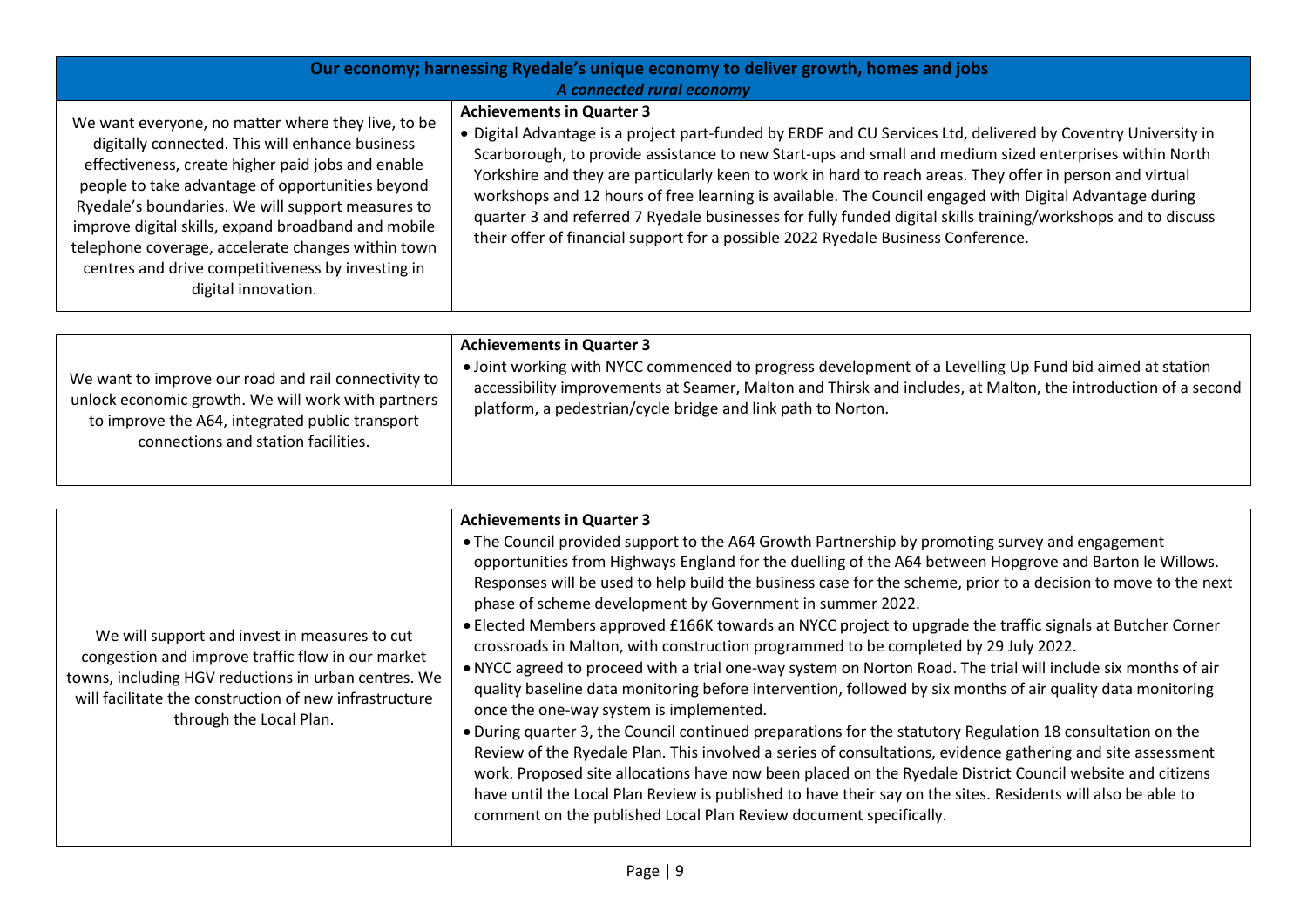|                                                                                                                                                                                                                                                                                                                                                                                                                                                                               | Our economy; harnessing Ryedale's unique economy to deliver growth, homes and jobs<br><b>Open for business</b>                                                                                                                                                                                                                                                                                                                                                                                                                                                                                                                                                                                                                                                                                                                                                                                                                                                                                                                                         |
|-------------------------------------------------------------------------------------------------------------------------------------------------------------------------------------------------------------------------------------------------------------------------------------------------------------------------------------------------------------------------------------------------------------------------------------------------------------------------------|--------------------------------------------------------------------------------------------------------------------------------------------------------------------------------------------------------------------------------------------------------------------------------------------------------------------------------------------------------------------------------------------------------------------------------------------------------------------------------------------------------------------------------------------------------------------------------------------------------------------------------------------------------------------------------------------------------------------------------------------------------------------------------------------------------------------------------------------------------------------------------------------------------------------------------------------------------------------------------------------------------------------------------------------------------|
| We want entrepreneurship to flourish across our<br>district. We will promote and support micro, small and<br>medium sized businesses by exploring the<br>introduction of a competitive grants scheme for start-<br>ups and offering advice as we recognise the long term<br>success of this sector is essential to Ryedale's future<br>success.                                                                                                                               | <b>Achievements in Quarter 3</b><br>• The Council launched its Small Business Development Grant scheme in December 2021, with a closing date for<br>applications of 31 January 2022. The grant of £30K has been developed to help with start-up costs for new<br>businesses, or to assist established businesses to grow and strengthen their market position.                                                                                                                                                                                                                                                                                                                                                                                                                                                                                                                                                                                                                                                                                         |
| We will work with Government, industry and<br>businesses to bring new investment to the area,<br>expanding the commercial space on offer within the<br>district in a sustainable way. We will develop the<br>council's role in providing workshop, incubator and<br>scale-up space for small start-up businesses and<br>facilitate the expansion of business parks.                                                                                                           | <b>Achievements in Quarter 3</b><br>• The Council provided positive responses to three requests from the Department for International Trade in<br>relation to land and property business proposals within the Ryedale area. The businesses looking to relocate<br>included manufacturers of offshore wind equipment and solar arrays for the space sector.                                                                                                                                                                                                                                                                                                                                                                                                                                                                                                                                                                                                                                                                                             |
| We want young people to believe that Ryedale is a<br>place to build their future.<br>To retain our young people in the district, we will offer<br>information, training and opportunities to meet the<br>needs of our modern economy. We will work with<br>partners to support their start up ideas and build<br>relationships with higher and further education<br>institutions, focusing upon future skills needs e.g.<br>engineering, green construction and clean energy. | <b>Achievements in Quarter 3</b><br>• Local Cultural Education Partnerships (LCEPs) are cross-sector, strategic partnerships that work together to<br>unite and improve cultural education for children and young people in their local area. The Council continued<br>to improve its links between cultural organisations and educational establishments, including the LCEP in<br>Ryedale, North Yorkshire Cultural Strategy Framework and University of York. Six Public History Student<br>Placements were secured with several Ryedale cultural organisations.<br>. In November 2021, the Council collaborated with the Job Centre to run a Job Fair at Ryedale House. The<br>success of this event was a reflection of the high level of activity in the local job market, as well as the variety<br>of opportunities on offer. 112 jobseekers attended who were able to meet eleven different employers<br>recruiting in the area and receive advice from three support services, National Careers Service, NYCC ALSS and<br>Resume Foundation. |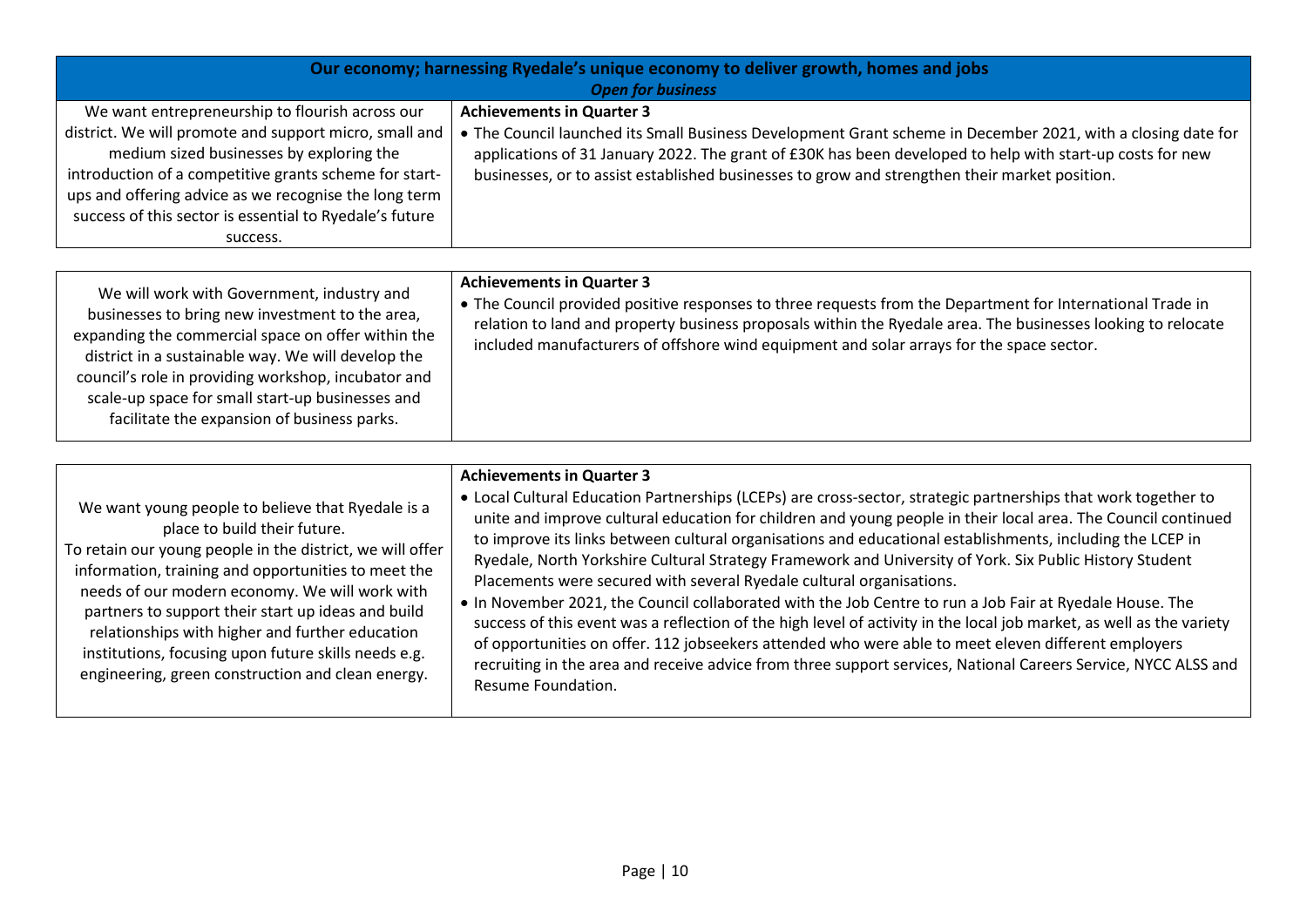| The Council will champion the benefits of good quality<br>apprenticeships and graduate opportunities across<br>Ryedale's business community. We will promote their<br>value and lead the way as an employer in our own<br>right by employing more apprentices and graduate<br>trainees. | <b>Achievements in Quarter 3</b><br>• During this quarter, one Kickstart Housing Assistant successfully completed their 6 month work placement and<br>a second, was recruited and started in post.<br>. Progress has been made in working to gather Ryedale Apprenticeship success stories and case studies to be<br>shared in a social media campaign, scheduled to take place during National Apprenticeship Week ( $7th - 13th$<br>February 2022). During this key week for Apprenticeships, the Council aims to become more visible in<br>championing Apprenticeships by forming links with local Apprenticeship employers and Training Providers<br>social media activities. |
|-----------------------------------------------------------------------------------------------------------------------------------------------------------------------------------------------------------------------------------------------------------------------------------------|-----------------------------------------------------------------------------------------------------------------------------------------------------------------------------------------------------------------------------------------------------------------------------------------------------------------------------------------------------------------------------------------------------------------------------------------------------------------------------------------------------------------------------------------------------------------------------------------------------------------------------------------------------------------------------------|
|                                                                                                                                                                                                                                                                                         |                                                                                                                                                                                                                                                                                                                                                                                                                                                                                                                                                                                                                                                                                   |

| Our environment; a sustainable, safe and clean place<br>A safe place to live                                                                                                                                                                                        |                                |                           |                |                |                |    |
|---------------------------------------------------------------------------------------------------------------------------------------------------------------------------------------------------------------------------------------------------------------------|--------------------------------|---------------------------|----------------|----------------|----------------|----|
|                                                                                                                                                                                                                                                                     | <b>Description</b>             | Value/<br><b>Baseline</b> | Q <sub>1</sub> | Q <sub>2</sub> | Q <sub>3</sub> | Q4 |
| Ryedale is a low crime area, but not without its<br>problems. We will tackle anti-social behaviour by<br>working closely with North Yorkshire Police and other<br>partners. We will also empower communities to<br>identify effective solutions to tackle speeding. | Number of ASB cases<br>(MAPS)  | Data Only                 | 11             | 12             | 24             |    |
|                                                                                                                                                                                                                                                                     | Number of prevention campaigns | Data Only                 | 4              |                |                |    |

- Anti-Social Behaviour (ASB) tends to worsen as nights grow longer between October and December and in quarter 3 (ASB) was twice as high as during the summer. Heightened anxiety due to the Covid-19 pandemic, may have also contributed to the increase in the number of issues reported.
- Drug and licensing checks were carried out at licensed premises across Malton and Norton in November 2021. As a result, additional information and support was provided to licensed premises where traces of illegal substances were detected.
- Working together with North Yorkshire Police and Fire Services, Council officers attended a Community Speeding event at Broughton Road, Malton on 18 October 2021. This aim of the event was to show more presence to the community.
- In line with Hate Crime week (9 16 October 2021, the Council successfully delivered a Hate Crime presentation to a parent group from Ryedale Special Families on 6 October 2021 and a Pro-Pak Drop In event took place on 13 October 2021 between North Yorkshire Police and Ryedale District Council to raise awareness.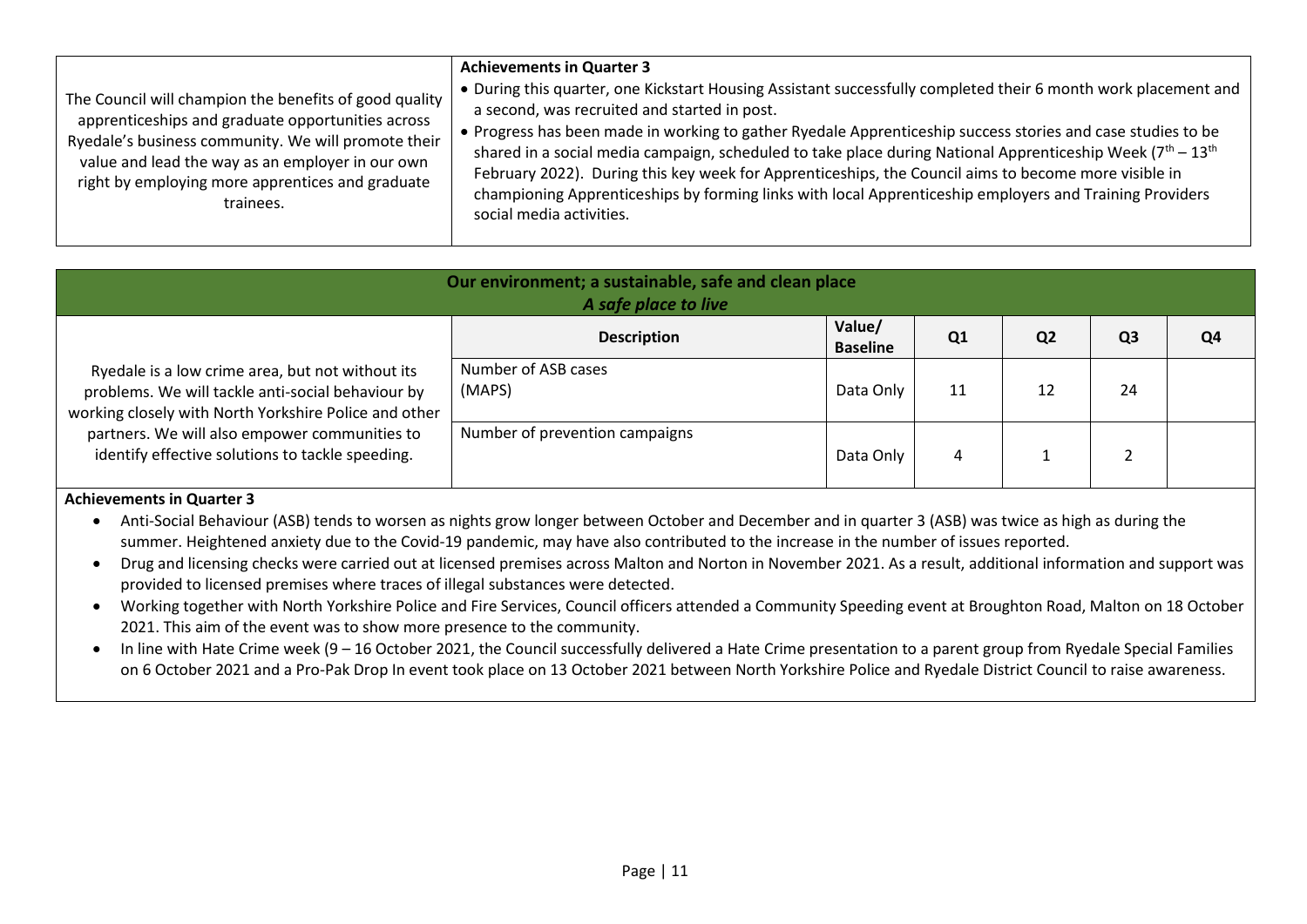| We want to reduce flooding risk by investing in<br>flooding alleviation measures and working with<br>partners to provide an emergency response. | <b>Achievements in Quarter 3</b><br>. In October and December 2021, the Council held two Flood Management Working Party (FMWP) meetings<br>with Elected Members and key partners, including Yorkshire Water, who provided a comprehensive update. A<br>Ryedale District Council flood management action plan was developed, detailing 36 actions, of which 16 have<br>already been completed.<br>• Yorkshire Water began work on a Malton & Norton Drainage Study, which is part of developing a long term<br>plan for Norton and Malton. During quarter 3, river modelling work was completed to identify the areas at<br>risk. The next stage is to implement CCTV cameras to monitor river behaviour to further inform the study.<br>. Work progressed with Yorkshire Water in relation to an investment proposal to install a pumping station at<br>Brawby. The proposal has successfully been through the initial governance processes within Yorkshire<br>Water. The pumping station will help to manage flows during periods of heavy rainfall. The timescales for<br>delivery of this investment are dependent upon securing a permit from the Environment Agency with an<br>expected completion date of July 2022.<br>. Quarter 3 saw Waste and Environmental Services delivering four multi agency pump deployment training<br>exercises and in October 2021, they took part in two 'Working Near Water' multi agency training sessions.<br>. The Council coordinated and supported a multi-agency Flood Warden virtual training session with the<br>Environment Agency and North Yorkshire County Council Resilience and Emergencies held on 15 December<br>2021. Approximately 20 community stakeholders including seven Ryedale District Council community team<br>officers, attended this event and were provided with information about how the river levels are monitored, |
|-------------------------------------------------------------------------------------------------------------------------------------------------|--------------------------------------------------------------------------------------------------------------------------------------------------------------------------------------------------------------------------------------------------------------------------------------------------------------------------------------------------------------------------------------------------------------------------------------------------------------------------------------------------------------------------------------------------------------------------------------------------------------------------------------------------------------------------------------------------------------------------------------------------------------------------------------------------------------------------------------------------------------------------------------------------------------------------------------------------------------------------------------------------------------------------------------------------------------------------------------------------------------------------------------------------------------------------------------------------------------------------------------------------------------------------------------------------------------------------------------------------------------------------------------------------------------------------------------------------------------------------------------------------------------------------------------------------------------------------------------------------------------------------------------------------------------------------------------------------------------------------------------------------------------------------------------------------------------------------------------------------------------------------------------------|
|                                                                                                                                                 | data around flooding trigger levels, the role of each organisation and how communities can access support to<br>improve their preparedness including the role of flood wardens.                                                                                                                                                                                                                                                                                                                                                                                                                                                                                                                                                                                                                                                                                                                                                                                                                                                                                                                                                                                                                                                                                                                                                                                                                                                                                                                                                                                                                                                                                                                                                                                                                                                                                                            |
|                                                                                                                                                 |                                                                                                                                                                                                                                                                                                                                                                                                                                                                                                                                                                                                                                                                                                                                                                                                                                                                                                                                                                                                                                                                                                                                                                                                                                                                                                                                                                                                                                                                                                                                                                                                                                                                                                                                                                                                                                                                                            |

| We will work in partnership to uphold the highest<br>standards of animal welfare, train staff to deal with<br>issues and hold public information events. | <b>Description</b>             | Value/<br><b>Baseline</b> | Q1 | Q <sub>2</sub> | Q <sub>3</sub> | Q <sub>4</sub> |
|----------------------------------------------------------------------------------------------------------------------------------------------------------|--------------------------------|---------------------------|----|----------------|----------------|----------------|
|                                                                                                                                                          | Number of stray dogs collected | Data Only                 |    |                |                |                |

• In accordance with new legislation for compulsory microchipping for cats, the Council progressed the promotion of chipping of both dogs and cats through visiting homes in the District and while out and about in the community. Cat neutering vouchers have also been made available to households with limited incomes (provided by the Cats Protection League).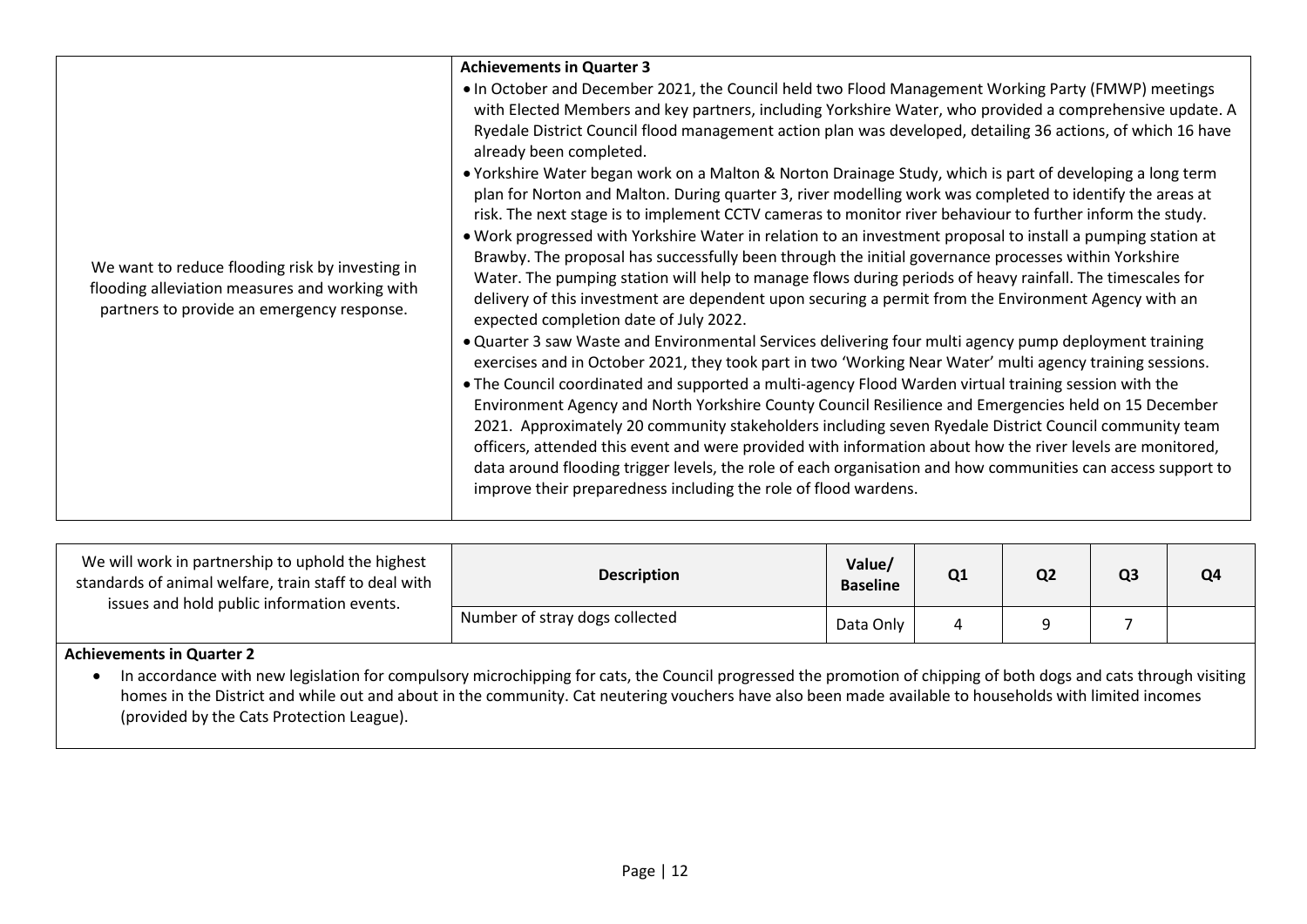| Our environment; a sustainable, safe and clean place<br><b>Clean and attractive streets</b>            |                                             |                           |                |                |    |    |
|--------------------------------------------------------------------------------------------------------|---------------------------------------------|---------------------------|----------------|----------------|----|----|
| We will take tough action on littering, dog fouling and<br>fly tipping through proactive and dedicated | <b>Description</b>                          | Value/<br><b>Baseline</b> | Q <sub>1</sub> | Q <sub>2</sub> | Q3 | Q4 |
| enforcement, prosecuting where required.                                                               | Number of fly tipping fixed penalty notices | Data Only                 |                |                |    |    |

 During quarter 3, 12 incidents of fly-tipping were reported to the Council and cleared, demonstrating a reduction of 50% compared to the same time last year and showing encouraging indications that Fixed Penalty Notices are proving an effective deterrent.

 Two Council officers attended the Keep Britain Tidy Enforcement Academy in quarter 3, resulting in one of them being nominated for the KBT Academy of Excellence Award.

|                                                                                                                                                     | <b>Achievements in Quarter 3</b>                                                                                                                                                                                                                                                                                                                                                                                                                                                                                                                   |
|-----------------------------------------------------------------------------------------------------------------------------------------------------|----------------------------------------------------------------------------------------------------------------------------------------------------------------------------------------------------------------------------------------------------------------------------------------------------------------------------------------------------------------------------------------------------------------------------------------------------------------------------------------------------------------------------------------------------|
| We will improve air quality in our market towns by<br>working with partners to tackle congestion and<br>promote sustainable transport and commerce. | • Under Part IV of the Environment Act 1995 every local authority is required to regularly review and assess the<br>air quality in its area to determine whether the National Air Quality Objectives set by the Government are<br>being met. During quarter 3, the air quality monitoring programme for 2021 was completed. Initial assessment<br>found that levels of nitrogen dioxide (NO <sub>2</sub> ) did not exceed the statutory limit. The concentration was very<br>similar to that found in 2020, and approximately 20% lower than 2019. |
|                                                                                                                                                     |                                                                                                                                                                                                                                                                                                                                                                                                                                                                                                                                                    |

| We want to keep the streets clean. We will improve<br>our Streetscene operations and support communities<br>to do more. | <b>Description</b>                                                 | Value/<br><b>Baseline</b> | Q1 | Q <sub>2</sub> | Q <sub>3</sub> | Q <sub>4</sub> |
|-------------------------------------------------------------------------------------------------------------------------|--------------------------------------------------------------------|---------------------------|----|----------------|----------------|----------------|
|                                                                                                                         | Number of community litter picking<br>groups/individuals supported | Data Only                 | 30 | 30             | 30             |                |

#### **Achievements in Quarter 3**

• The Council has continued to support 30 community litter picking groups and individuals by supplying equipment (gloves, bags, high-visibility waistcoats and litterpicking sticks), resulting in the collection of 153 bags of waste in quarter 3.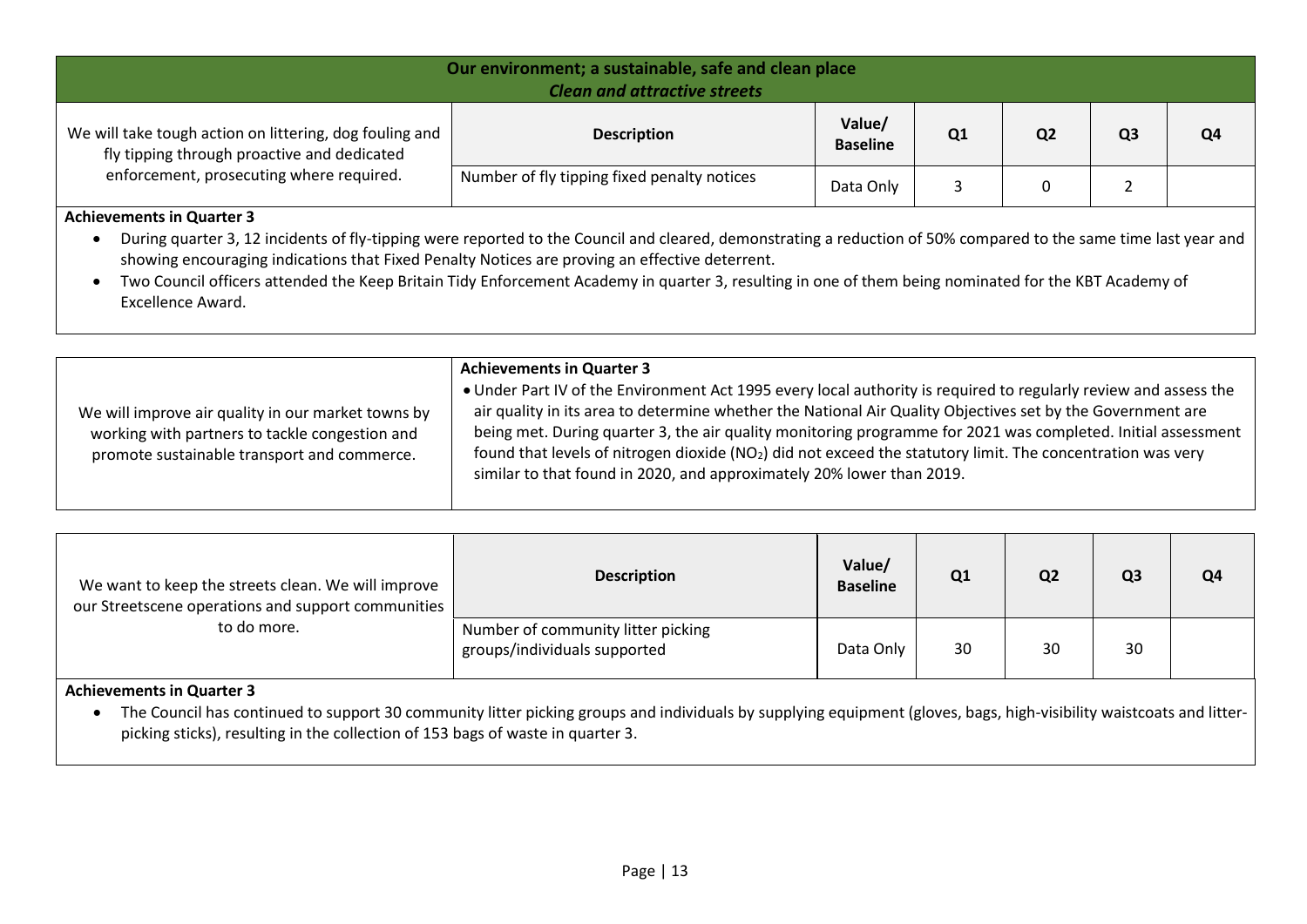| Our environment; a sustainable, safe and clean place<br><b>Sustainability into the future</b> |                                                                                                                |  |  |  |  |
|-----------------------------------------------------------------------------------------------|----------------------------------------------------------------------------------------------------------------|--|--|--|--|
| We will take ambitious steps to reduce our carbon                                             | <b>Achievements in Quarter 3</b>                                                                               |  |  |  |  |
| footprint through regional and local initiatives. This                                        | • Using the NYLEP Greenhouse Gas Accounting Tool, the Council has continued to make progress in reaching a     |  |  |  |  |
| includes implementing our Climate Change Action                                               | final accounting assessment by the end of January 2022, aiming for a target of a 5% carbon emissions reduction |  |  |  |  |
| Plan.                                                                                         | per year.                                                                                                      |  |  |  |  |

|                                                                                                                                                            | <b>Achievements in Quarter 3</b>                                                                                                                                                                                                                                                                                                                                                                                                                                                                                                                                                                                                                                                                    |
|------------------------------------------------------------------------------------------------------------------------------------------------------------|-----------------------------------------------------------------------------------------------------------------------------------------------------------------------------------------------------------------------------------------------------------------------------------------------------------------------------------------------------------------------------------------------------------------------------------------------------------------------------------------------------------------------------------------------------------------------------------------------------------------------------------------------------------------------------------------------------|
| We will lobby Government to provide national<br>structural and policy changes that allow us to deliver<br>innovative and ambitious climate change actions. | • The Council has continued to collaborate with and attend Local Government Association (LGA) events, as a<br>pathway between national and local government regarding climate change strategy. With an important role in<br>post Conference of the Parties (COP) plans and the associated future delivery of actions, officers have engaged<br>with the LGA to ensure this Council receives the most recent, up to date information, guidance and steer on all<br>forthcoming issues and events. During quarter 3 proactive steps have been taken in utilising LGA online<br>resources and attending workshops to bolster in-house activity, such as undertaking work around behavioural<br>change. |

| We will work collaboratively with industry, businesses,<br>communities and others to deliver local and<br>community led energy solutions that fulfil the<br>ambition to deliver carbon neutrality. | <b>Achievements in Quarter 3</b><br>• The development stage of the Circular Malton & Norton's (CM&N) community-focused Anaerobic Digestion<br>Project was reached in quarter 3. Eden Business Park has been identified as the location of choice for the<br>development. This project will redirect 10 kilo tonnes of business food waste away from landfill and general<br>collection, instead to be used in an Anaerobic Digestion plant to provide electricity to the national grid, heat for<br>use at the Eden Business Park, and to produce a digestate for agricultural use. Plans include the provision of an<br>onsite Education Centre.<br>. The first round of the Community Environmental Grant scheme was opened for applications between October<br>and November 2021, focusing on community-led energy efficiency projects in Ryedale. Six successful applicants<br>have been identified, with projects ranging from LED lighting, village hall insulation and an electric vehicle<br>charging point for a community-focused transport scheme.<br>• The Council has continued to support Third Energy's Ryedale Geothermal Energy Project and progress has been<br>made at the preliminary phase to continue with legal work required to finalise the allocation of the grant<br>funding received from BEIS prior to the agreed techno-feasibility work being completed. The aim of this project<br>is to enable assessment of the feasibility of utilising geothermal heat from existing well sites and its potential<br>uses within the community, agriculture and in local businesses. |
|----------------------------------------------------------------------------------------------------------------------------------------------------------------------------------------------------|----------------------------------------------------------------------------------------------------------------------------------------------------------------------------------------------------------------------------------------------------------------------------------------------------------------------------------------------------------------------------------------------------------------------------------------------------------------------------------------------------------------------------------------------------------------------------------------------------------------------------------------------------------------------------------------------------------------------------------------------------------------------------------------------------------------------------------------------------------------------------------------------------------------------------------------------------------------------------------------------------------------------------------------------------------------------------------------------------------------------------------------------------------------------------------------------------------------------------------------------------------------------------------------------------------------------------------------------------------------------------------------------------------------------------------------------------------------------------------------------------------------------------------------------------------------------------------------------------------|
|                                                                                                                                                                                                    |                                                                                                                                                                                                                                                                                                                                                                                                                                                                                                                                                                                                                                                                                                                                                                                                                                                                                                                                                                                                                                                                                                                                                                                                                                                                                                                                                                                                                                                                                                                                                                                                          |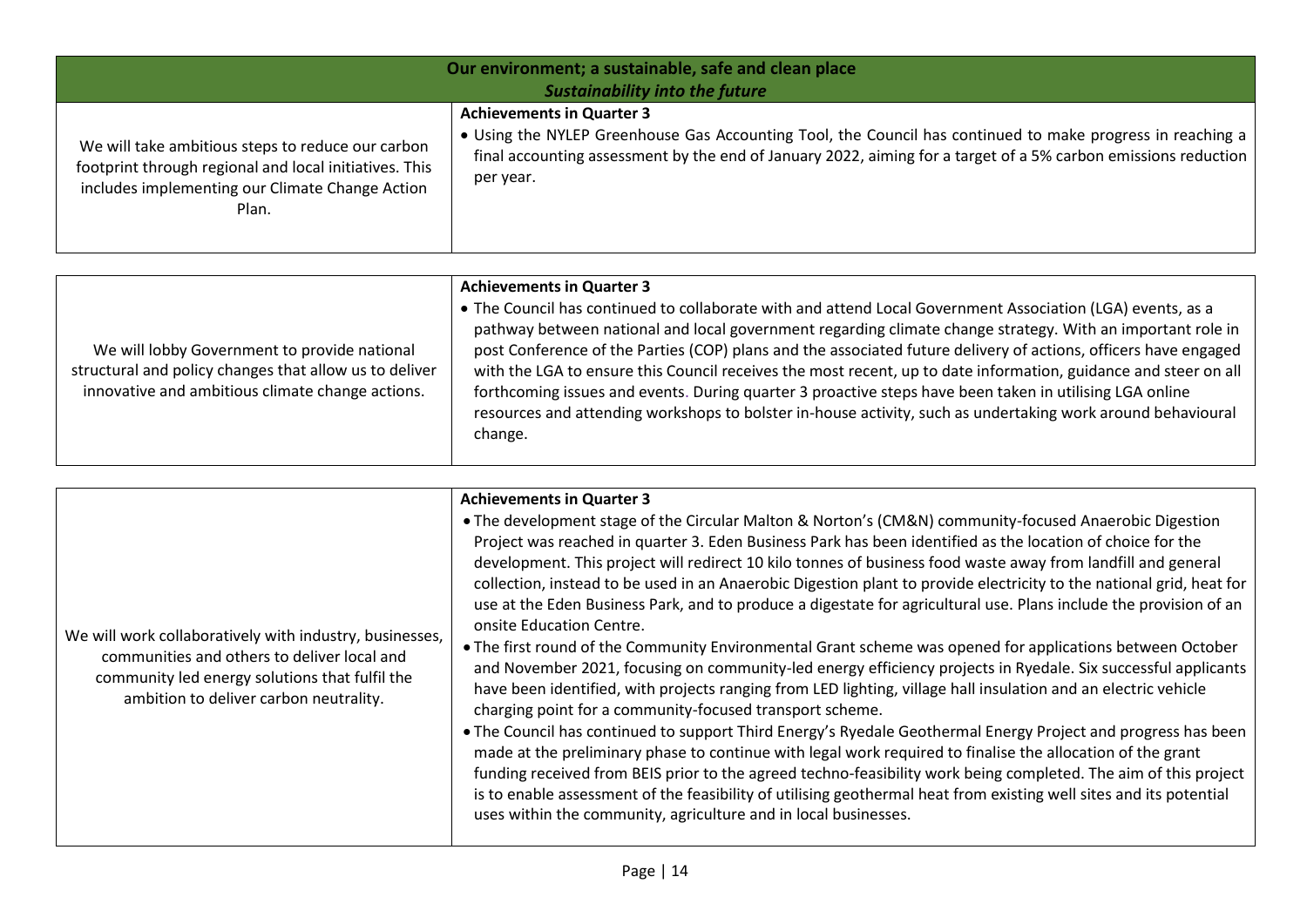|                                                                                                                                                                                                                                                                                                                                 | <b>Achievements in Quarter 3</b>                                                                                                                                                                                                                                                                                                                                                                                                                                                                                                                                            |
|---------------------------------------------------------------------------------------------------------------------------------------------------------------------------------------------------------------------------------------------------------------------------------------------------------------------------------|-----------------------------------------------------------------------------------------------------------------------------------------------------------------------------------------------------------------------------------------------------------------------------------------------------------------------------------------------------------------------------------------------------------------------------------------------------------------------------------------------------------------------------------------------------------------------------|
| We will build the case for installation of income-<br>generating, energy-efficient and renewable<br>technologies at council-owned buildings. We will<br>replace our street lights with energy-efficient LEDs,<br>procure more energy-efficient vehicles when replacing<br>our fleet, and facilitate more tree planting. We will | The Council coordinated a programme of activity to promote National Tree Week from 27 November to 5<br>December 2021, including community arts grant awards, trees made available to all parishes and schools in<br>Ryedale and an information seminar on tree planting opportunities which was attended by approximately 25<br>landowners and land managers.<br>Phase 1 of Ryedale's Street light upgrade programme to LEDs in Malton and Norton was completed. The<br>planning stage for Phase 2 installation commenced with Helmsley, Kirkbymoorside and Pickering areas |
| encourage others to do the same by maximising the<br>impact of our supply chain, partnerships and plans.                                                                                                                                                                                                                        | highlighted for upgrade next in 2022.                                                                                                                                                                                                                                                                                                                                                                                                                                                                                                                                       |

|                                                                                                                                                                                                                     | <b>Achievements in Quarter 3</b>                                                                                                                                                                                                                                                                                                                                                                                                                                                                                                                                                                                                                                                                                                                                                                                                                                                                                                                                                                                                                                                            |
|---------------------------------------------------------------------------------------------------------------------------------------------------------------------------------------------------------------------|---------------------------------------------------------------------------------------------------------------------------------------------------------------------------------------------------------------------------------------------------------------------------------------------------------------------------------------------------------------------------------------------------------------------------------------------------------------------------------------------------------------------------------------------------------------------------------------------------------------------------------------------------------------------------------------------------------------------------------------------------------------------------------------------------------------------------------------------------------------------------------------------------------------------------------------------------------------------------------------------------------------------------------------------------------------------------------------------|
| We will promote sustainable transport by installing<br>extra electric vehicle charging points, opening cycle<br>routes and identifying new ways to link our<br>communities in sustainable ways e.g. electric buses. | . Publication and distribution of the Malton - Pickering cycle route leaflet took place in advance of the official<br>launch, with the publication and circulation of 20,000 copies across Yorkshire.<br>https://www.ryedale.gov.uk/content/uploads/2021/12/rdc_m2p-cycle-route_leaflet-2021-WEB.pdf<br>. Quarter 3 saw the launch of the community-focused £10,500 Electric Vehicle Charge Point grant scheme. The<br>scheme provides funding of up to £1,500 for community organisations such as sports clubs and village halls, to<br>support the installation of EV charging points at these venues for public use.<br>• Organisations were invited to express an interest in joining a potential Ryedale District Council led umbrella<br>scheme to support smaller organisations to install publically accessible EV Charging Points at their facilities.<br>• Joint working with NYCC commenced on the next stage of the Malton & Norton Local Cycling and Walking<br>Infrastructure Plan (LCWIP), with some final road markings and the installation of bridleway gates at Lendales |

| We will increase recycling rate in line with emerging<br>national policy, including by promoting recycling<br>awareness, investing in our mini-recycling centres,                                                                          | <b>Description</b>                                                  | <b>RDC</b><br><b>Target</b> | Q1  | Q <sub>2</sub> | Q <sub>3</sub>                               | Q <sub>4</sub> | <b>Current</b><br>cumulative<br>figure | <b>RAG Status</b> |
|--------------------------------------------------------------------------------------------------------------------------------------------------------------------------------------------------------------------------------------------|---------------------------------------------------------------------|-----------------------------|-----|----------------|----------------------------------------------|----------------|----------------------------------------|-------------------|
| exploring the possibility of recycling a wider range of<br>materials and working with more trade and garden<br>waste collection customers. We will also work with<br>partners to expand 'circular economy' schemes across<br>the district. | % of household waste sent<br>for reuse, recycling and<br>composting | 50%                         | 51% | 51.2%          | $44.39\%$ <sup><math>\textbf{L}</math></sup> |                | 49.31%                                 | *see notes        |
|                                                                                                                                                                                                                                            |                                                                     |                             |     |                |                                              |                |                                        |                   |

**<sup>1</sup>**Not adjusted for seasonal variation. Awaiting data validation by DEFRA.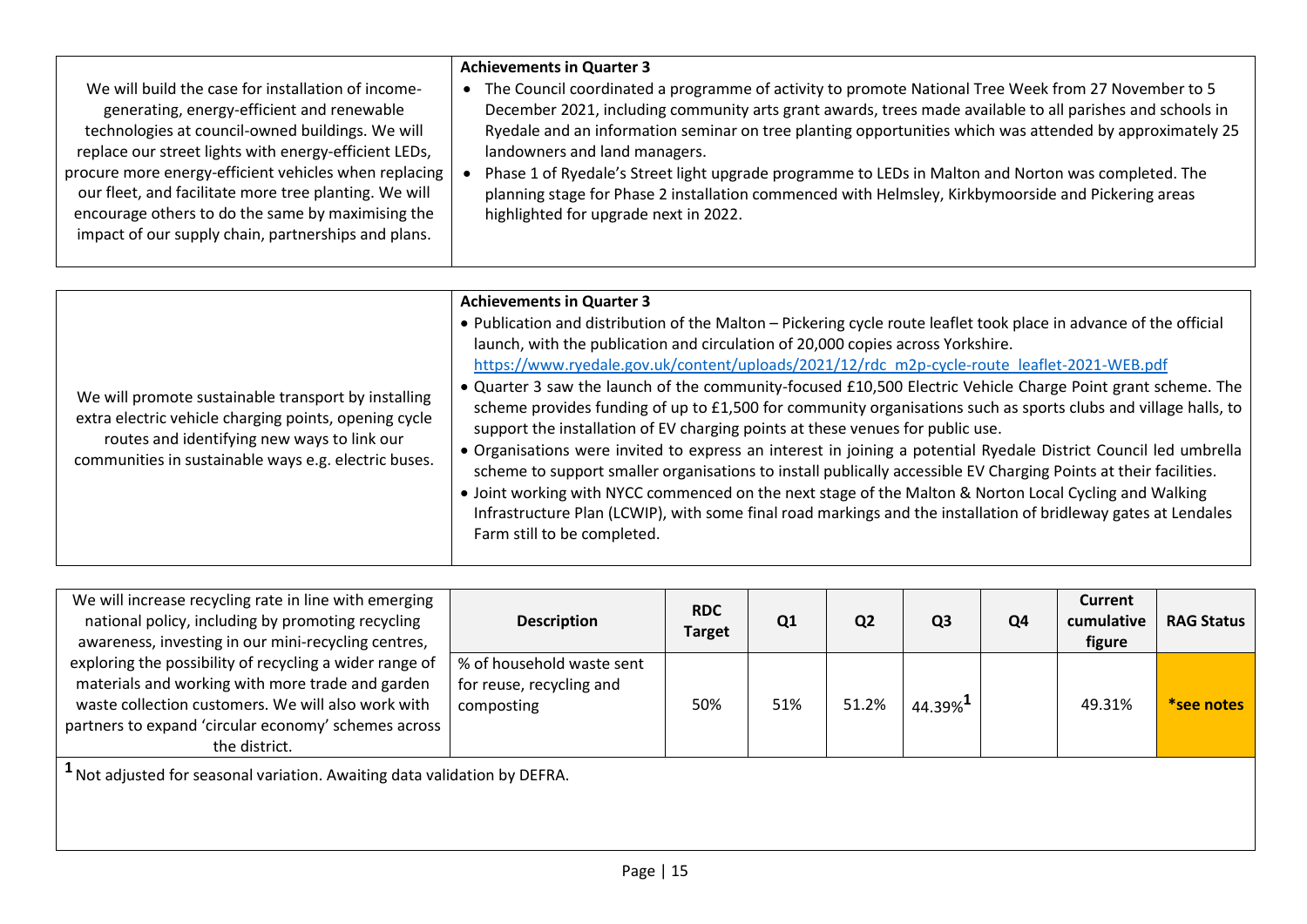- In quarter 3 the Council supported three successful Bring & Take events in Helmsley, Malton & Pickering. Residents bring their unwanted household goods and can take whatever they need for free, keeping items in use for longer. These events are organised and run by community led environment groups and the Council supports them by paying for room hire and promotional materials and by clearing away any unwanted items after the event. Any leftover items are taken to Household Waste Recycling Centres, where they are assessed for reuse or recycled.
- Quarter 3 saw officers attending two promotional events in partnership with Co-op supermarkets in Helmsley and Kirkbymoorside to raise awareness of the soft plastic recycling bins in their stores and promote recycling in Ryedale.

#### **Notes**

\* Overall, 44.39% of household waste was sent for reuse, recycling or composting in quarter 3. This figure is consistent with expected seasonal variation and reflects that garden waste tonnages always fall between the winter months of October and December. The cumulative recycling performance for the year to date stands at 49.31% (21.32% kerbside dry recycling and 28% garden waste composting), which is just below the annual target of 50%.

| Our organisation; an innovative, enterprising council<br><b>Accessible to all</b>                                                                                                                                                                                                                                                                                                                                                                               |                                                              |                           |                   |       |                |                |    |  |
|-----------------------------------------------------------------------------------------------------------------------------------------------------------------------------------------------------------------------------------------------------------------------------------------------------------------------------------------------------------------------------------------------------------------------------------------------------------------|--------------------------------------------------------------|---------------------------|-------------------|-------|----------------|----------------|----|--|
| We will transform customer service, using new ways<br>of working to improve responsiveness. We will<br>revamp our website, increase our social media<br>presence and introduce digital systems for you to<br>report issues and receive information. We will support<br>those who are digitally excluded or need support to<br>access online services. We will bring partners into<br>Ryedale House and provide options for a 'one-stop'<br>Public Services Hub. | <b>Description</b>                                           | Value/<br><b>Baseline</b> | <b>RDC Target</b> | Q1    | Q <sub>2</sub> | Q <sub>3</sub> | Q4 |  |
|                                                                                                                                                                                                                                                                                                                                                                                                                                                                 | Number of complaints<br>received                             | 38 for<br>2020/21         | N/A               | 14    | 4              |                |    |  |
|                                                                                                                                                                                                                                                                                                                                                                                                                                                                 | % of stage 1 of complaints<br>closed within target timescale | Data Only                 | $<$ 10 days       | 85.7% | 75%            | 100%           |    |  |
|                                                                                                                                                                                                                                                                                                                                                                                                                                                                 | % of stage 2 complaints closed<br>within target timescale    | Data Only                 | $<$ 20 days       | 100%  | 100%           | 100%           |    |  |
|                                                                                                                                                                                                                                                                                                                                                                                                                                                                 | Number of compliments<br>received                            | Data Only                 | N/A               | 16    | 24             | 28             |    |  |

- The number of complaints increased to seven in quarter 3, when compared to four in quarter 2. However, this represents only half the volume received in quarter 1, prior to implementation of the new complaints procedures.
- All stage 1 complaints were resolved within agreed timescales; four complaints were answered within the standard stage 1 timescale (ten days) and three complaints were given an extension with the complainants' agreement. Despite the complex nature of these complaints, all the extension timescales were met.
- One stage 2 complaint was received and resolved within the standard 20 days' timescale.
- The Council received 28 compliments in quarter 3, which equates to 41% of all compliments for the year to date.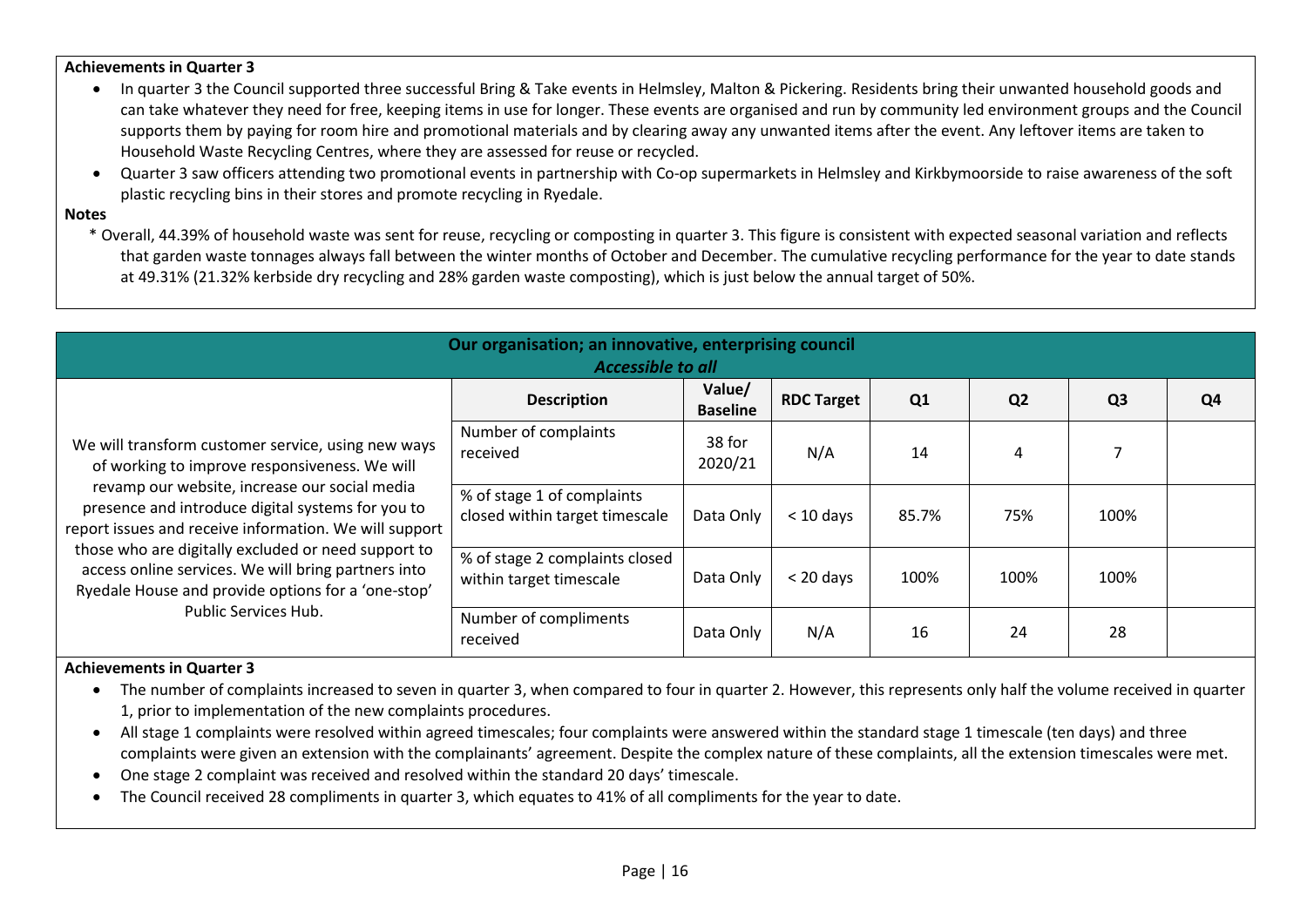| We will tackle inequality. Delivering better equality<br>across the district is central to everything we do and<br>we are committed to doing all we can to be a<br>welcoming and inclusive place characterised by<br>diversity. | <b>Achievements in Quarter 3</b><br>• In quarter 3 the Council made progress to improve accessibility for customers using the website. Where<br>appropriate, content is converted from downloadable documents to web pages, making it easier for screen<br>readers to process.<br>• A variation of printed materials produced this quarter, such as leaflets and reports, have been edited for<br>accessibility, featuring clear typefaces and less italicised text to make them easier to read. |
|---------------------------------------------------------------------------------------------------------------------------------------------------------------------------------------------------------------------------------|--------------------------------------------------------------------------------------------------------------------------------------------------------------------------------------------------------------------------------------------------------------------------------------------------------------------------------------------------------------------------------------------------------------------------------------------------------------------------------------------------|
|---------------------------------------------------------------------------------------------------------------------------------------------------------------------------------------------------------------------------------|--------------------------------------------------------------------------------------------------------------------------------------------------------------------------------------------------------------------------------------------------------------------------------------------------------------------------------------------------------------------------------------------------------------------------------------------------------------------------------------------------|

| We will improve our engagement with you, asking for<br>your views, and using your feedback. We will ensure<br>decisions are taken in the most effective way, by<br>consulting with those affected and strengthening the | <b>Achievements in Quarter 3</b><br>• The Council improved engagement with the community by holding a new Community Multi Agency Partnership  <br>meeting in December 2021, with attendees including Town and Parish Council representatives, North Yorkshire<br>Police, Fire, and District Council Officers, as well as residents from communities in the District. The focus of the<br>meeting was to work together to identify any community tension across Ryedale, collectively discuss<br>prevention work, and early and effective interventions in regards to community safety, public safety, antisocial<br>behaviour and enforcement. |
|-------------------------------------------------------------------------------------------------------------------------------------------------------------------------------------------------------------------------|------------------------------------------------------------------------------------------------------------------------------------------------------------------------------------------------------------------------------------------------------------------------------------------------------------------------------------------------------------------------------------------------------------------------------------------------------------------------------------------------------------------------------------------------------------------------------------------------------------------------------------------------|
| voice of councillors at ward level.                                                                                                                                                                                     | • Initial meetings were held during quarter 3 to look at increasing the level of customer consultation taking place<br>in relation to the work of housing options, homelessness and housing support.                                                                                                                                                                                                                                                                                                                                                                                                                                           |

| Our organisation; an innovative, enterprising council<br><b>Value for money</b>                                          |                                                                                                                       |                             |     |                |                  |                |                             |  |
|--------------------------------------------------------------------------------------------------------------------------|-----------------------------------------------------------------------------------------------------------------------|-----------------------------|-----|----------------|------------------|----------------|-----------------------------|--|
| We will maintain strong finances into the future by<br>delivering customer-focussed and cost-effective core<br>services. | <b>Description</b>                                                                                                    | <b>RDC</b><br><b>Target</b> | Q1  | Q <sub>2</sub> | Q <sub>3</sub>   | Q <sub>4</sub> | <b>RAG</b><br><b>Status</b> |  |
|                                                                                                                          | Budget/MTFS Strategy to be<br>submitted to Full Council on time<br>for approval                                       | On Track<br>– Yes/No        | Yes | Yes            | Yes <sup>L</sup> |                |                             |  |
|                                                                                                                          | Final accounts signed off by 31st<br>July 2021 and 31st December 2021<br>with an unqualified audit opinion<br>for RDC | On Track<br>– Yes/No        | Yes | Yes            | Yes <sup>2</sup> |                |                             |  |
|                                                                                                                          | Pension pooling arrangements in<br>place                                                                              | On Track<br>– Yes/No        | Yes | Yes            | Yes <sup>3</sup> |                |                             |  |

**1** All on track. Timetable for the year set out by the Policy and Resources Committee.

**2** On track – subject to External Audit capacity. Draft accounts published on time and by the deadline. **<sup>3</sup>** These are in place as a part of the North Yorkshire scheme.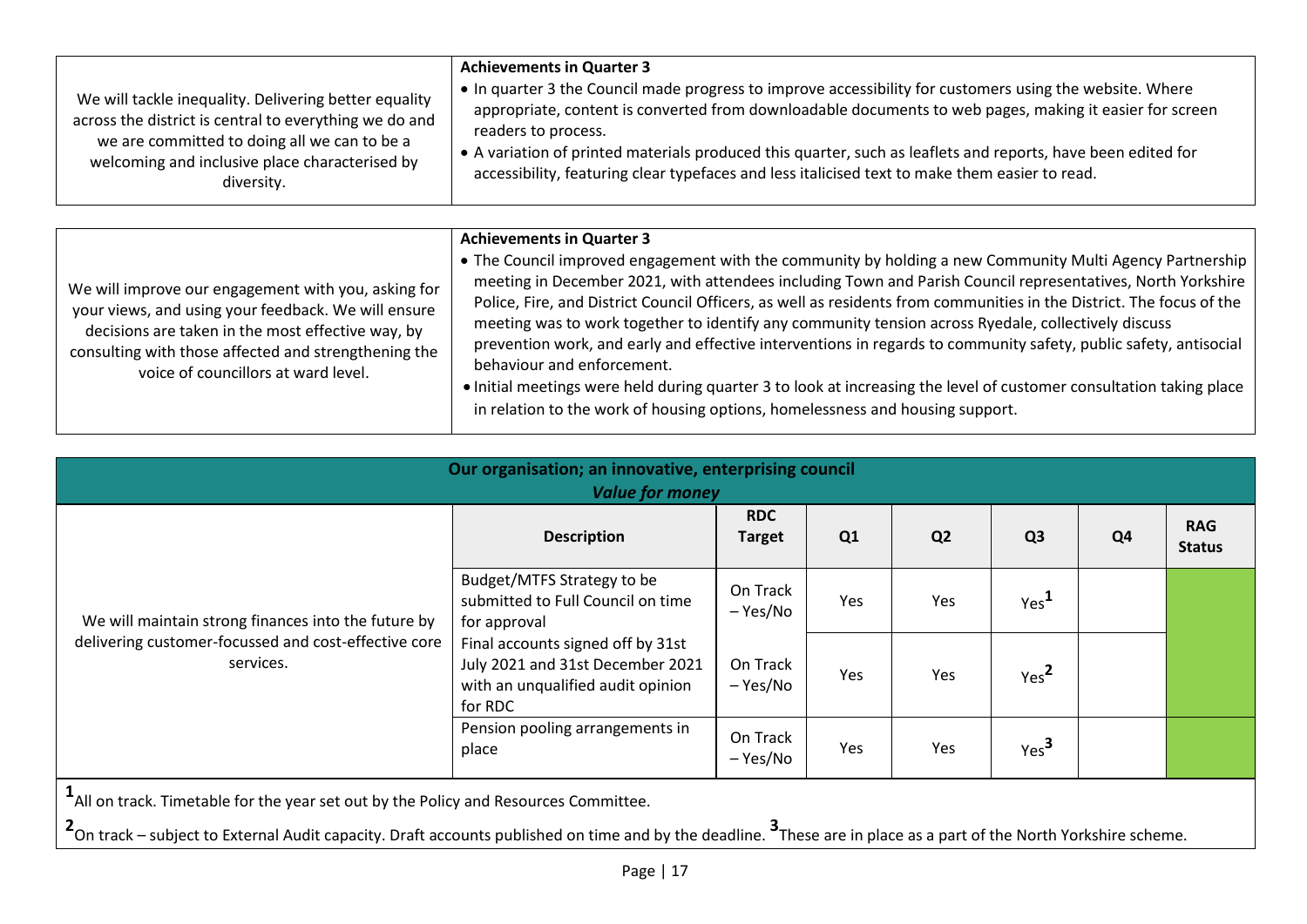| Our organisation; an innovative, enterprising council<br>A great place to work                                   |                    |                                                                                     |                             |      |                |                      |                |  |  |
|------------------------------------------------------------------------------------------------------------------|--------------------|-------------------------------------------------------------------------------------|-----------------------------|------|----------------|----------------------|----------------|--|--|
|                                                                                                                  | <b>Description</b> | Value/<br><b>Baseline</b>                                                           | <b>RDC</b><br><b>Target</b> | Q1   | Q <sub>2</sub> | Q <sub>3</sub>       | Q <sub>4</sub> |  |  |
| We will ensure the council is a great place to work by<br>recruiting and retaining motivated, skilled employees. | Staff turnover     | 13% annually all English<br>authorities<br>(Source: LGA workforce survey<br>2017/18 | Data Only                   | 4.4% | 4.1%           | $5.7\%$ <sup>1</sup> |                |  |  |

**1** This information provides a snapshot of the organisation's turnover rate and should not be used to predict annual trends. This will be supported with analysis of annual turnover and retention rates within the yearly workforce report.

## **Achievements in Quarter 3**

Despite the expected increase, a staff turnover rate of 5.7% puts Ryedale District Council ahead of some neighbouring authorities but behind others. The labour market is extremely challenging at the moment, and continued challenges in this area are not unique to Ryedale District Council.

| We will empower staff to deliver ambitiously for<br>Ryedale, promote wellbeing and publish the results of<br>staff surveys. | <b>Description</b>                                                                                                           | Value/<br><b>Baseline</b>   | <b>RDC</b><br><b>Target</b> | Q1    | Q <sub>2</sub> | Q <sub>3</sub> | Q <sub>4</sub> |
|-----------------------------------------------------------------------------------------------------------------------------|------------------------------------------------------------------------------------------------------------------------------|-----------------------------|-----------------------------|-------|----------------|----------------|----------------|
|                                                                                                                             | <b>Sickness</b><br>Average days lost per person                                                                              | Quarter 3<br>2020/21:0.80   | Data Only                   | 1.09  | 0.98           | 1.75           |                |
|                                                                                                                             | Lost time rate (the percentage<br>of total time available that has<br>been lost to sickness during the<br>noted time period) | Quarter 3<br>2020/21: 1.37% | Data Only                   | 2.07% | 1.66%          | 3%             |                |

- Absence rates are, in the most part, attributable to COVID-19. These figures are reflective of national workforce patterns. Ryedale's rates continue to be some of the lowest in the County and the Council is supporting staff to work as flexibly as possible during this difficult time. A rise in absence rates during quarter three is to be expected due to higher circulation of seasonal infections.
- The Council is working to remind staff of the various wellbeing initiatives and support mechanisms available to them.
- In quarter 3 the North Yorkshire Building Control Partnership achieved the Investors In People gold accreditation standard and with only 17% of organisations achieving gold standard, this is a huge achievement. Outcome recommendations are to be used to develop an action plan to continue making improvements.